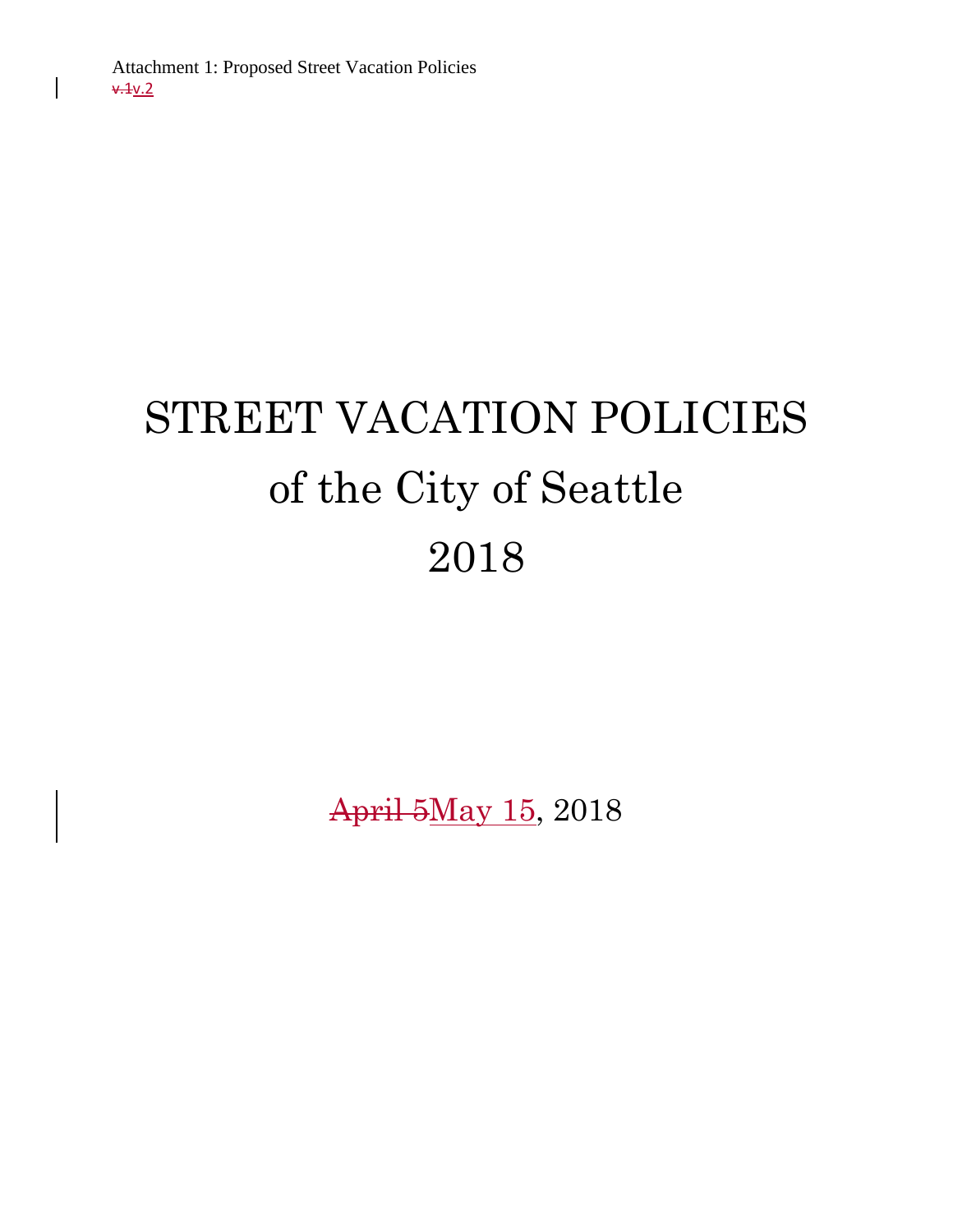# TABLE OF CONTENTS

| $\mathbf{L}$   |                                                                 |  |
|----------------|-----------------------------------------------------------------|--|
| Α.             |                                                                 |  |
| <b>B.</b>      |                                                                 |  |
| $C_{\cdot}$    | DISTINCTION BETWEEN STREET VACATIONS AND LAND USE DECISIONS 333 |  |
| II.            |                                                                 |  |
| III.           |                                                                 |  |
| Α.             |                                                                 |  |
| В.             |                                                                 |  |
| C.             |                                                                 |  |
| D.             |                                                                 |  |
| E.             |                                                                 |  |
| F.             |                                                                 |  |
| G.             |                                                                 |  |
| H.             |                                                                 |  |
| I.             |                                                                 |  |
| J.             |                                                                 |  |
|                |                                                                 |  |
| A.             |                                                                 |  |
| B <sub>1</sub> |                                                                 |  |
| V.             |                                                                 |  |
| А.             |                                                                 |  |
| <b>B.</b>      |                                                                 |  |
| $\mathsf{C}$ . |                                                                 |  |
| D.             |                                                                 |  |
| Ε.             |                                                                 |  |
| F.             |                                                                 |  |
| G.             |                                                                 |  |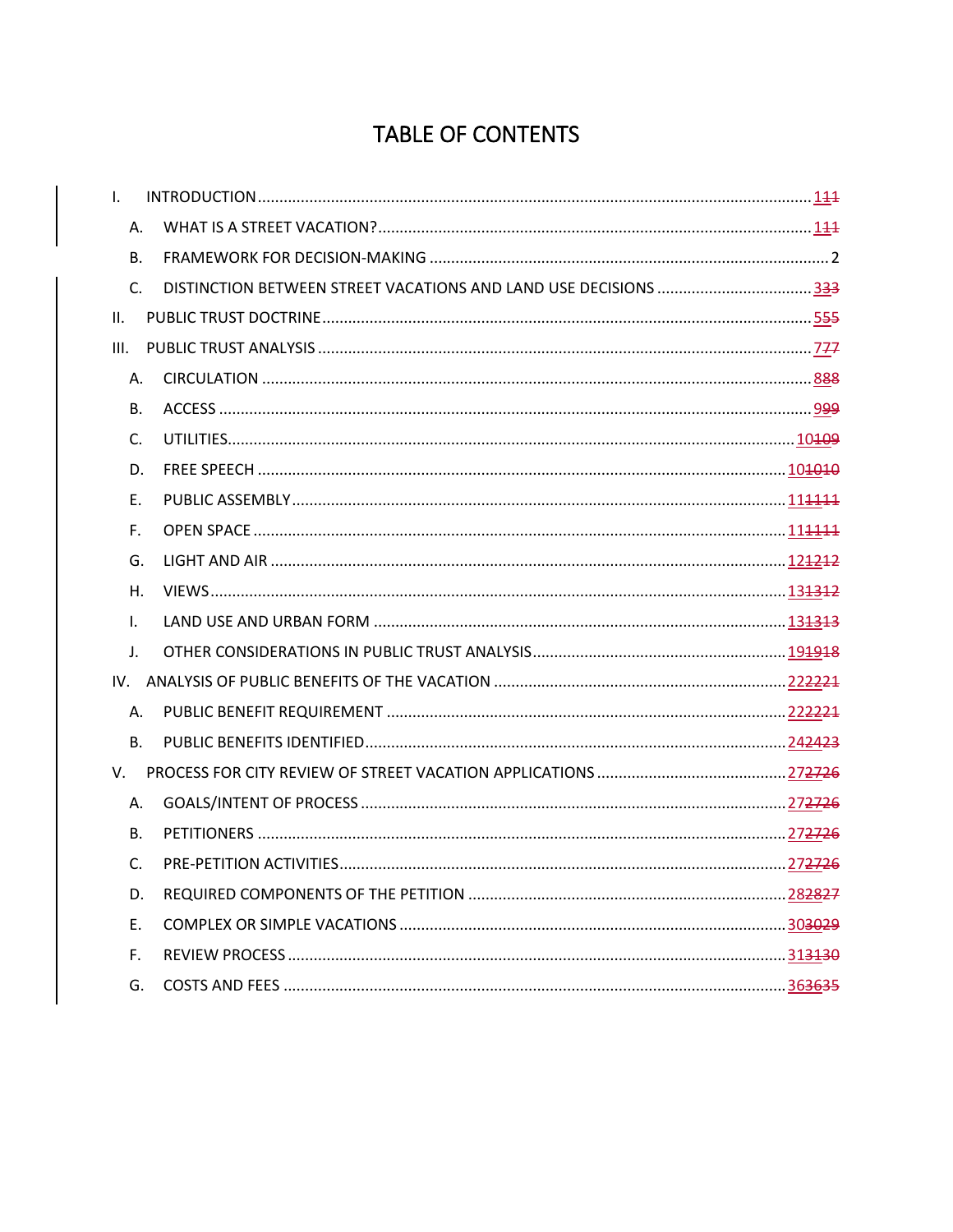#### <span id="page-2-0"></span>**I. INTRODUCTION**

The City's streets, alleys, and other public rights-of-way are valuable public resources. From time to time, property owners seek to acquire the street or alley next to their property from the City. The process to do so is a "street vacation." It requires that the property owner petition the City under these Street Vacation Policies and applicable City and state law. To grant a street vacation, the City: (1) makes sure that the public's interest in streets is protected; (2) approves a public benefits proposal; and (3) in most cases, receives the property's fair market value.

These policies guide petitioners, City departments, Boards and Commissions, and the public through the City's process to analyze and assess street vacation petitions. They also guide the City's review of public benefit proposals that accompany a street vacation petition. They apply to all streets whether improved or unimproved.

The purpose of these comprehensive city-wide policies is to provide consistency, equity, and predictability in determining if a vacation petition would serve and protect the public interest. These policies also express the City's values related to streets and street vacations. The City's fundamental values of race and social equity, environmental stewardship, community, and economic opportunity and security form the foundation for these policies. The City's default position is that unless there are compelling reasons to vacate a street, the City will keep it for future public purposes.

# <span id="page-2-1"></span>**A. WHAT IS A STREET VACATION?**

The term "street vacation" refers to the discretionary legislative act of the City Council (Council) that gives up the right to use a street or alley. In other words, the City "vacates" the public's right to use a street. Through a street vacation petition, a property owner asks the City to give up the public's right to use a street, alley, or other public right-of-way<sup>1</sup> abutting their property. For the purposes of these policies a "street vacation" describes vacating any right-of-way, whether a street, alley, boulevard, or other place, over which the public has the right of travel. These policies use the term "street" to refer to all types of public right-of-way including streets, alleys, boulevards, paths, stairways, and public places, whether developed or undeveloped.

The Revised Code of Washington (RCW) Chapter [35.79](http://app.leg.wa.gov/rcw/default.aspx?cite=35.79) guides the City's review of street vacation petitions. That Chapter assigns responsibility over street vacation decisions to the Council and requires a public hearing. Under the RCW, only abutting property owners or the Council may petition for a street vacation. These policies supplement RCW 35.79. They guide petitioners, City departments, the Seattle Design Commission, members of the public, organizations reviewing a vacation petition, and the Council.

 $\overline{\phantom{a}}$ 

<sup>&</sup>lt;sup>1</sup> "Public right-of-way" is any property where the City has a right to use the land for street purposes whether the right-of-way has been improved or not.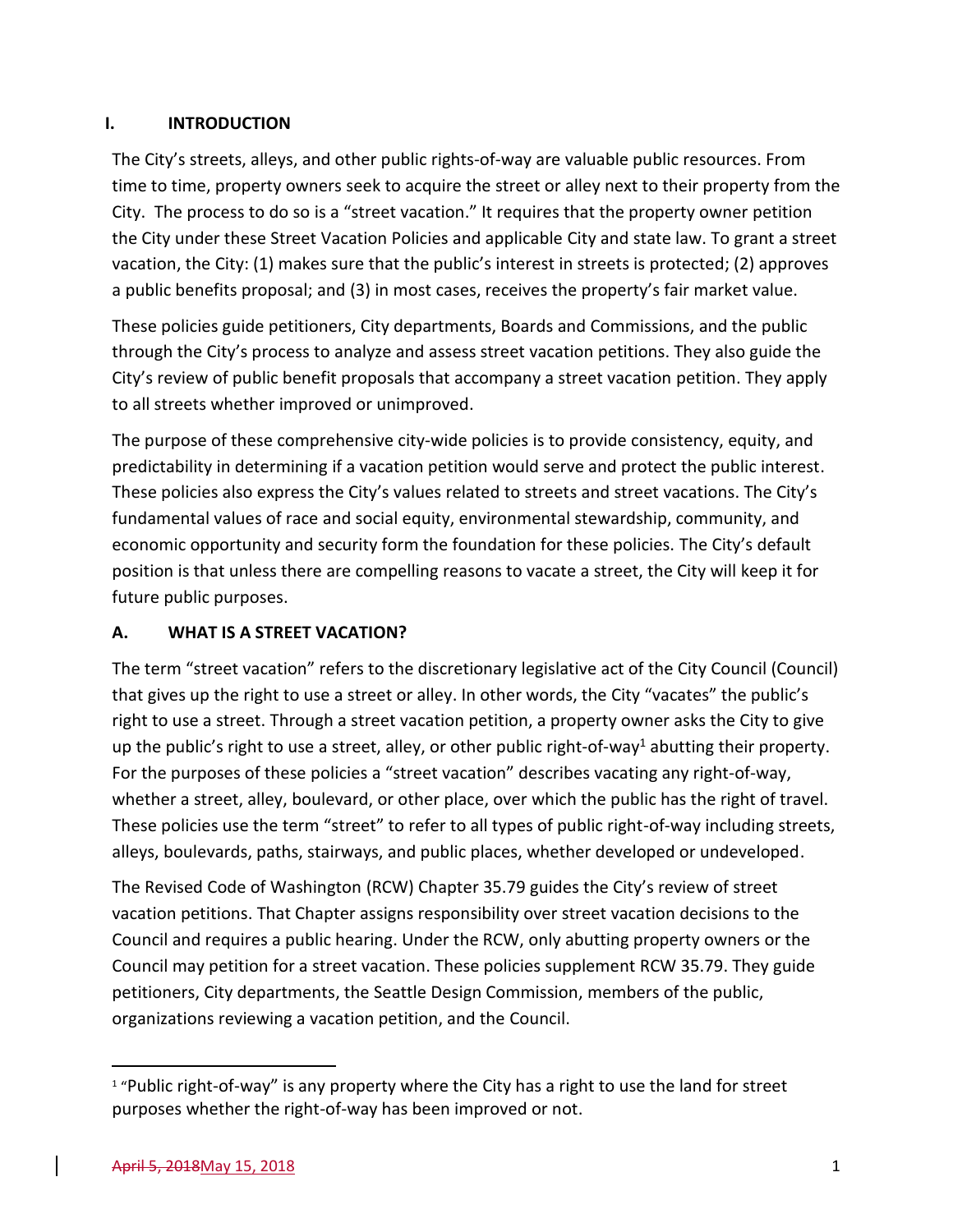#### <span id="page-3-0"></span>**B. FRAMEWORK FOR DECISION-MAKING**

Rights-of-way are different than other property. In most cases, the City does not own streets, alleys, or other rights-of-way. Instead, the City has an easement that allows the public to use the street. When the City grants a street vacation, it is relinquishing that easement and allowing the abutting property owners to take over the former street.

The City holds this easement in trust for public use. Relinquishing the easement and restricting public movement through the right-of-way is a significant act and is not done lightly. For a street vacation petition to be approved, the Council shall determine that to do so would significantly serve the public interest. It is the petitioner's obligation to provide a justification for the vacation and to provide information on whether there are feasible alternatives that do not require a vacation. Public input into these decisions is an important part of the Council's review.

Streets are dedicated in perpetuity for use by the public for travel, transportation of goods, and locating utilities. The dedication carries with it public rights to circulation, access, utilities, light, air, open space, views, free speech, and assembly, and contributes significantly to the form and function of the city. The primary concern of the City in vacation decisions is to safeguard the public's present and future needs and to act in the public's best interest.

The Council weighs the public trust and land use effects of a vacation, mitigating measures, and the public benefit provided by the vacation to determine if the vacation is in the public interest. In balancing these elements of the public interest, the Council places primary importance upon protecting the public trust it holds in the right-of-way.

In guiding this decision, these policies cover the following topics:

**Public Trust Doctrine** This section describes the key components of the right-of-way that the City holds in public trust. These components of the public trust form the foundation of the City's review of vacation petitions and public benefit proposals.

**Public Trust Analysis** This section describes the criteria the City uses to determine whether it is appropriate to vacate a street or alley.

**Public Benefit Analysis** This section describes the types of public benefits the City expects to see provided in exchange for a street or alley vacation.

**Process for City review of street vacation petitions** This section describes the process the City takes to review street vacations. Different approaches are taken based on the relative impacts of the vacation petition.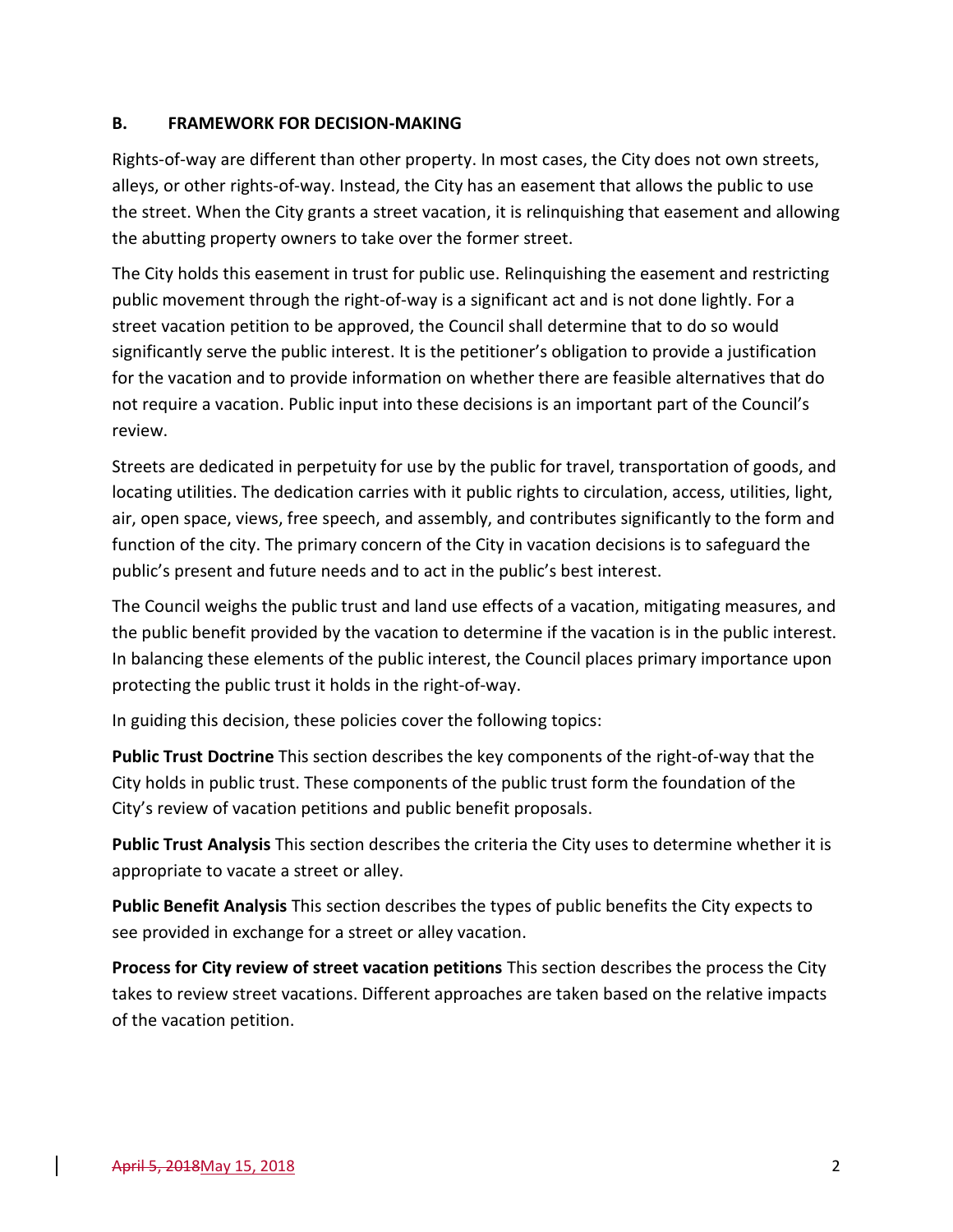#### <span id="page-4-0"></span>**C. DISTINCTION BETWEEN STREET VACATIONS AND LAND USE DECISIONS**

There is no right under the Seattle Municipal Code, the Revised Code of Washington, or elsewhere to acquire or develop on public right-of-way. To do so, a property owner shall petition for and receive the Council's approval of a street vacation. Under state law, the Council may not approve a street vacation unless it finds that to do so is in the public interest. The City uses a two-part test to determine whether a vacation is in the public interest. First, the City undertakes a "Public Trust Analysis," a determination of whether the street is needed and whether the public interest can be protected if the street is vacated. Second, the City undertakes a "Public Benefit Analysis," assessing the petitioner's proposal to provide benefits to the public.

Established plans, policies, and standards guide this review as called for by these policies. The City will not support vacations that conflict with City planning goals, particularly if the vacation would be inconsistent with the desired intensity of development and preferred uses, or if a clear harm will result. But, land use policies and codes do not bind the Council's decision to grant or deny a street vacation petition. The Council may condition or deny vacations as necessary to protect the public interest.

The Council has delegated most land use decisions to the Seattle Department of Construction and Inspections (SDCI). The Council's role in administrative land use decisions is to set policy in the form of zoning and land use codes, development standards, and environmental policies and regulations, which SDCI administers. Depending on the permit type, property owners have some rights to develop their property under those standards, policies, and regulations.

Conversely, street vacation decisions are Council decisions under state law. The Council cannot delegate that decision to a City department. Unless the Council approves a street vacation, property owners have no right to use or occupy the right-of-way, if not otherwise permitted by the Seattle Department of Transportation (SDOT). The Council typically makes its approval of a vacation conditional on the petitioner meeting a number of requirements.

In addition to reviewing the vacation petition under these policies, a development proposal that requires a vacation may undergo one or more of the following additional reviews:

- Land use and zoning review, including review of rezones and Major Institution Master Plan applications;
- Design review and other discretionary land use actions;
- State Environmental Policy Act (SEPA)-review;
- Transportation modal plans;
- Street Improvement Permit-review;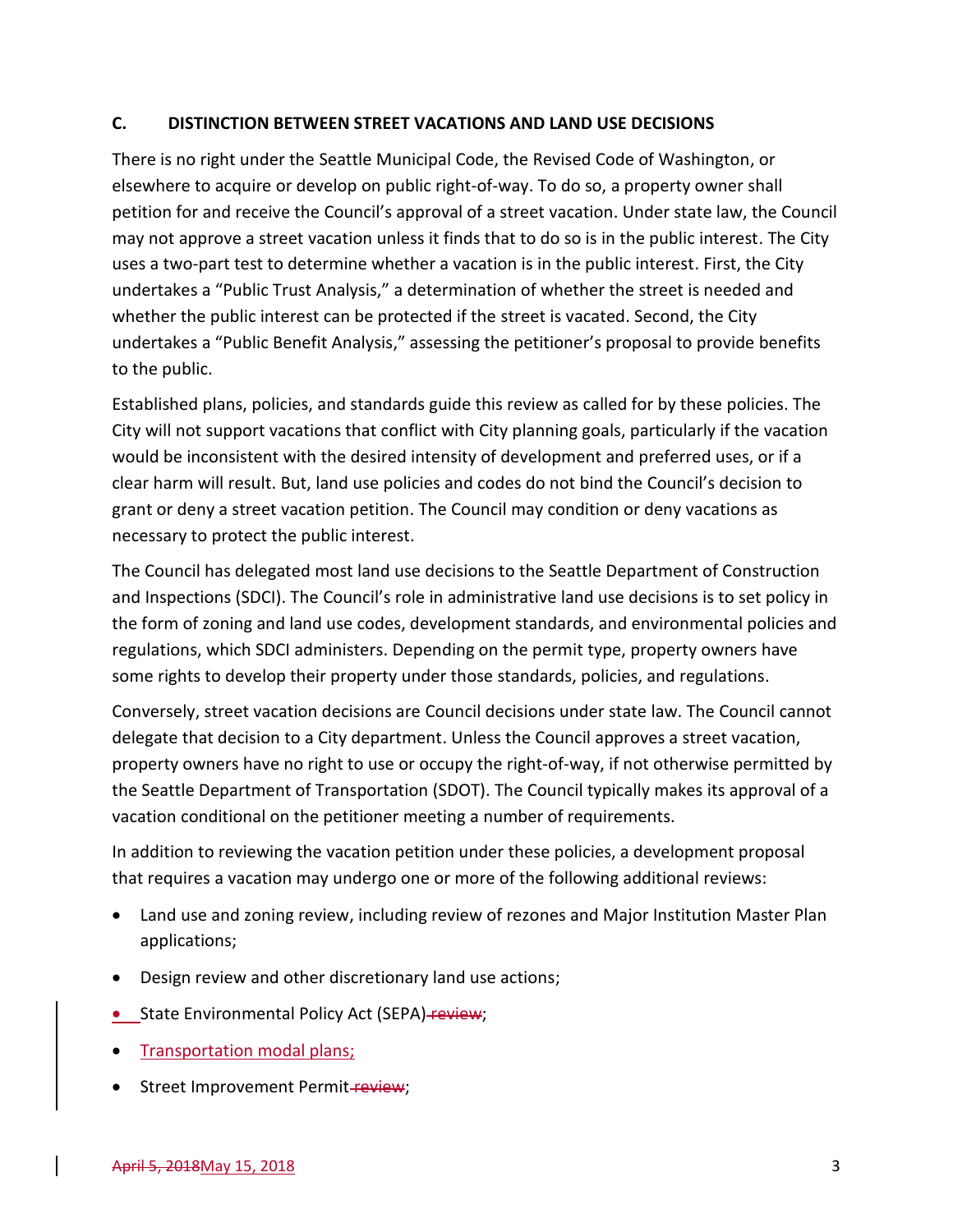- Utility mMajor pPermit-review; or
- Historic preservation review.

These reviews may result in conditions in addition to those applied in the street vacation review. Petitioners are required to obtain all necessary land use and building permits before developing the site.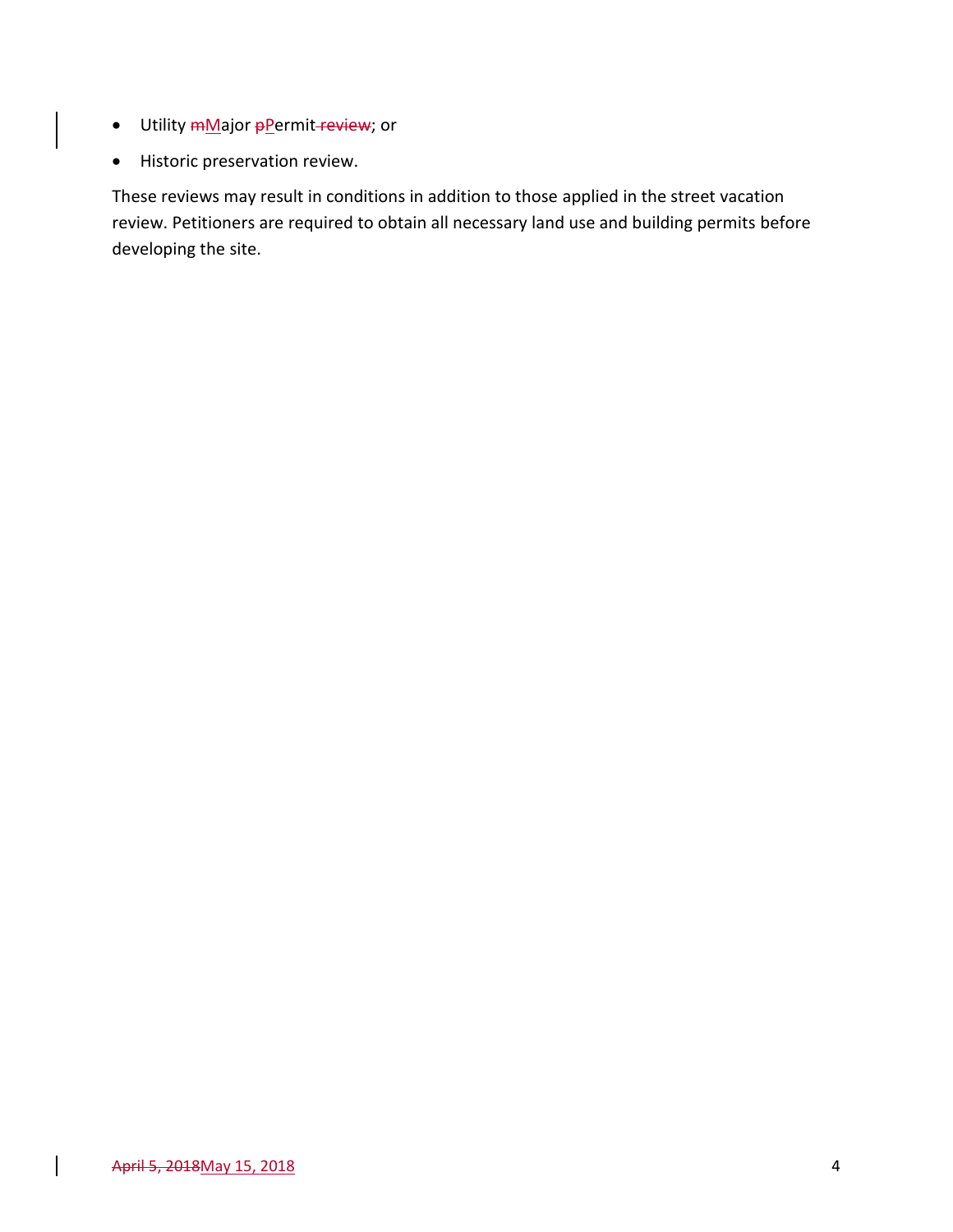### <span id="page-6-0"></span>**II. PUBLIC TRUST DOCTRINE**

City streets are held in trust for the public. This means that the City is the trustee and guardian of the streets, not the underlying property owner. The Council may approve vacations only when they are in the public interest. Streets will be retained unless it can be shown that they are not needed for a current or foreseeable public use and the Council is convinced that the vacation is in the public interest. This section describes the intended purposes of streets and the public benefits streets provide.

# **A. CIRCULATION**

In addition to access to adjacent property, streets enable the movement of people, goods, and vehicles through the city as part of a network. If a part of the network is removed, there may be rippling effects to the transportation network. The City will only vacate a right-of-way if it will not disrupt the movement of people, goods, and vehicles through the city, and only if it is consistent with the City's transportation plans.

# **B. ACCESS**

A primary purpose of rights-of-way is to provide access. Streets and alleys provide access to abutting property from the surrounding community and to the surrounding community from private property. Streets are designed to provide access via a range of transportation modes, including walking, bicycling, riding transit, and driving. The City will only approve vacations if they do not result in negative effects on the current or future needs of the City's vehicular, bicycle, or pedestrian circulation systems, or on access to private property. If the negative impacts can be appropriately mitigated, the City may choose to vacate the street.

#### **C. UTILITIES**

As with the transportation system, City and private utilities use streets to serve their customers. The City will only vacate a street when all utilities using or potentially using the right-of-way can be adequately protected with an easement, relocation, fee ownership, or agreement satisfactory to the utilities' owners. The Council will require that future potential utilities can be accommodated.

#### **D. FREE SPEECH**

From large scale protests to newspaper vendors, the public has traditionally used Seattle's streets to exercise constitutional rights under the First Amendment. Streets will only be vacated if publicly-accessible spaces on the site will be kept open for the same speech-related purposes.

#### **E. PUBLIC ASSEMBLY**

Streets also act as places for people to gather, to meet their neighbors, for children to play, and for all segments of society to interact. This role of the right-of-way can be particularly important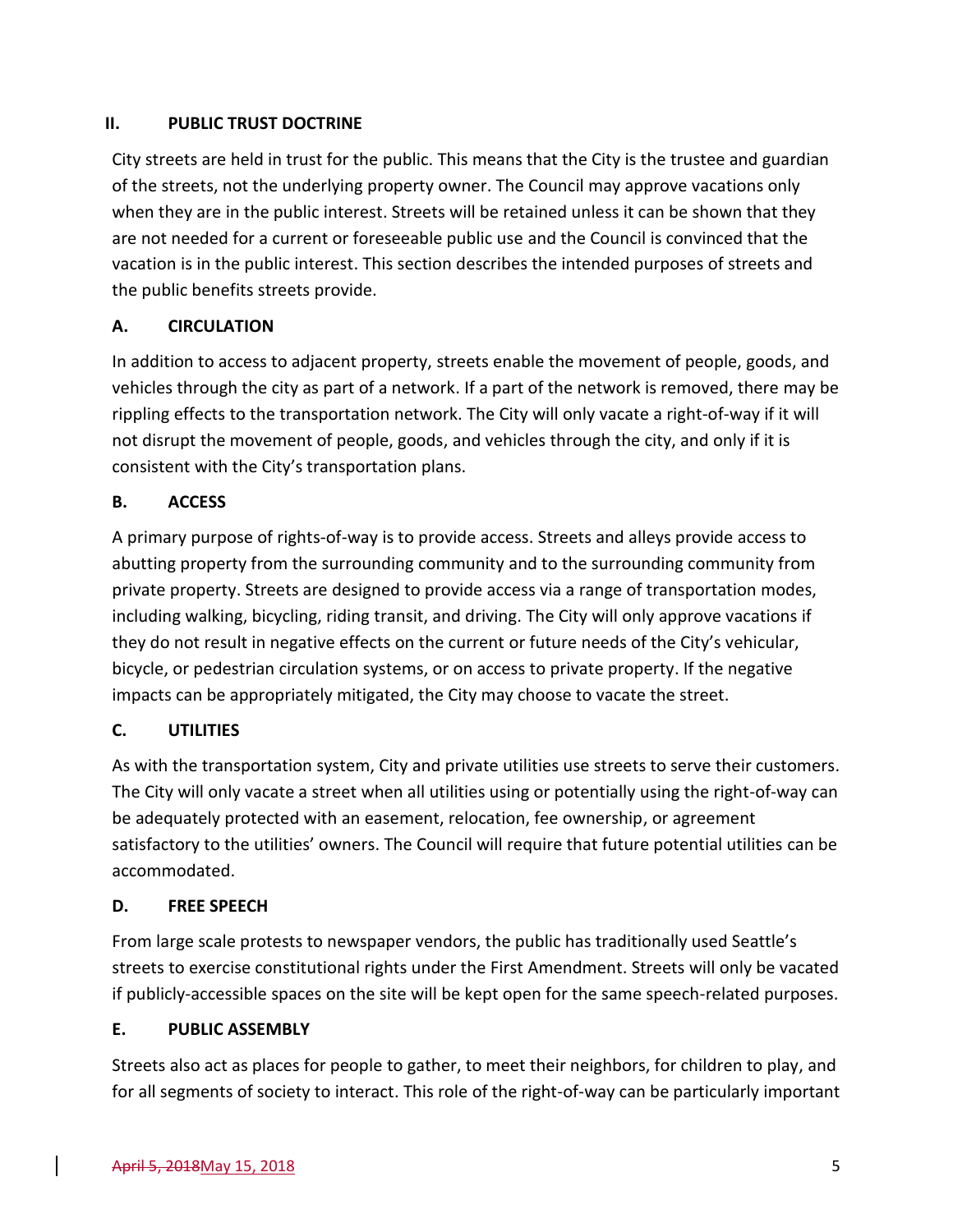for people who have the fewest resources. The Council will consider the importance of each street as a place for community activity in considering the street vacation.

# **F. OPEN SPACE**

In addition to providing space for people to gather, interact, and travel, streets offer open space benefits. These benefits include space between structures, connections to open spaces, places for trees and vegetation, and contributions to the open space network. While the open space roles of boulevards, green streets, urban trails, shoreline street ends, and future open space are of heightened importance, all streets and alleys provide these benefits.

# **G. LIGHT AND AIR**

Streets and alleys maintain access to light and air to their users and to surrounding property. The Council will consider loss of light and air, and shadow impacts in considering whether to approve a street vacation. Of particular importance are shadow impacts on nearby public spaces.

#### **H. VIEWS**

Streets and alleys provide views to mountains, bodies of water, and the city itself. The City will protect designated view corridors along streets. The City will consider impacts of a street vacation on views of public places and designated landmarks.

#### **I. LAND USE AND URBAN FORM**

Streets and alleys also play a significant role in the shape of the city. The City will consider the relationship between the intended character of the area as described in Seattle's Comprehensive Plan and other adopted neighborhood, subarea, or community plans. The width and spacing of streets, the presence and absence of alleys, and the location and path of boulevards and other linear open spaces have significant impacts on neighborhoods and how they function. The Council will pay attention to vacations that disrupt an existing pattern of development in the neighborhood.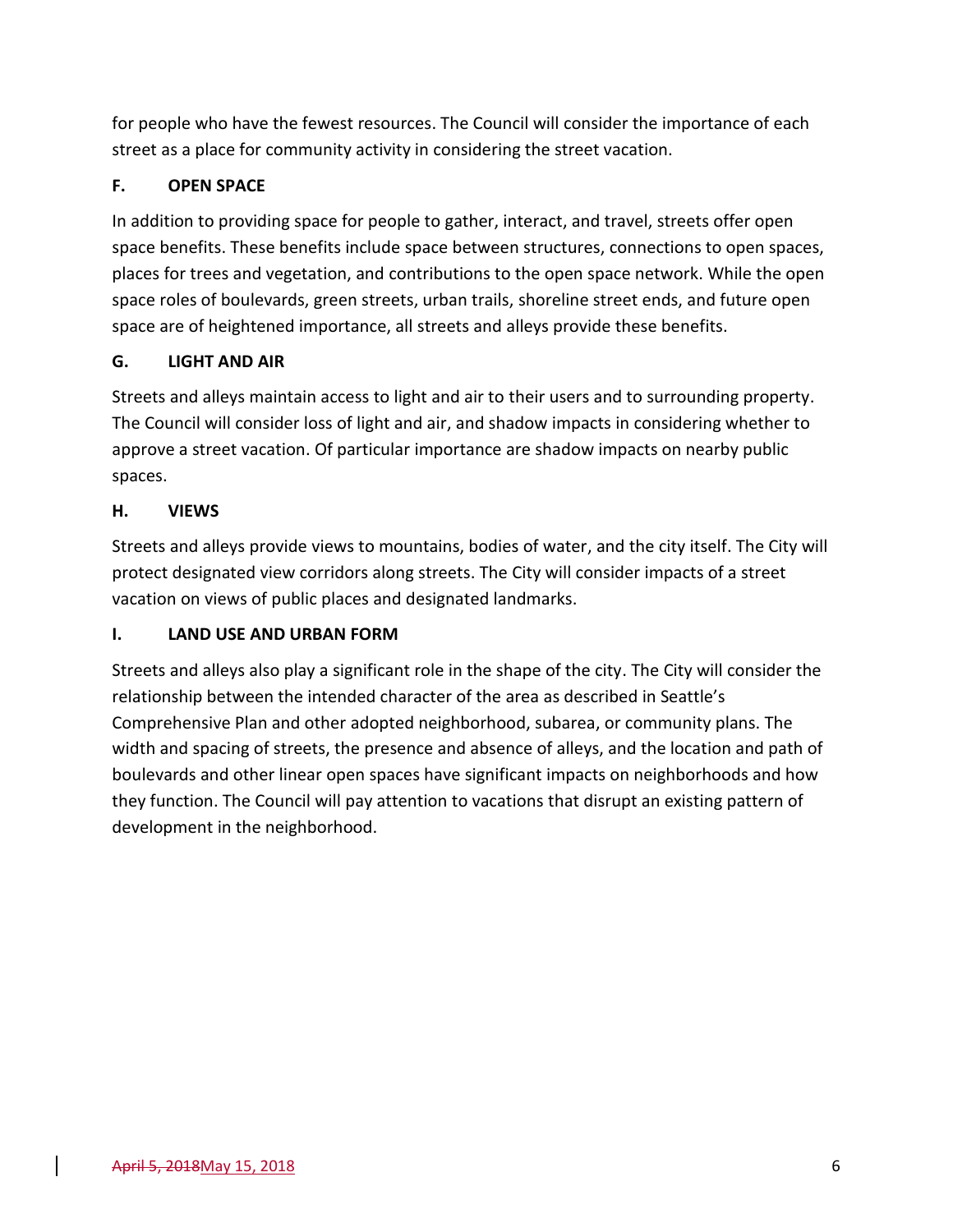#### <span id="page-8-0"></span>**III. PUBLIC TRUST ANALYSIS**

This section of the policies describes the components of the City's analysis in reviewing petitions under the public trust doctrine.

In reviewing a vacation petition, the Council will weigh the impacts of a vacation on the public trust, mitigating measures, and public benefits proposed by the petitioner to determine if the vacation is in the public interest. In balancing these elements of the public interest, the Council will place primary importance on protecting the public trust.

Streets are dedicated in perpetuity for public travel and the movement of goods. The designation of a right-of-way carries with it rights to circulation, access, utilities, public speech, public use, open space, light, air, views, land use, and urban form. City government acts as the public's trustee in managing the use of streets and alleys. The Council has an interest in protecting the rights of those with the least access to other resources and those most likely to be harmed by development. In that endeavor, the primary concern of the City in vacation decisions is to safeguard the public's present and future needs.

Existing and potential future uses of the street, whether improved or unimproved, will be identified during the vacation petition review. These uses include but are not limited to: vehicular circulation and access for modes including buses and other transit vehicles, private vehicles and taxis, delivery vans and freight trucks, and other motorized and non-motorized vehicles; utility corridors; pedestrian space, such as pedestrian access to schools, public facilities, or shorelines; open space; bicycle travel; access to public spaces, parks, or private property; and access to adjacent streets. All or a portion of the right-of-way may be retained for these or other public purposes, including potential future needs that are unknown at the time of review.

The City will consider the impacts of a vacation on the immediately surrounding neighborhood, and on the broader city, and, the region when appropriate, the region. The larger the project, the more the City's focus will be on broader community impacts, particularly impacts on communities with the least access to opportunity and most likely to experience the negative effects of development. Consequently, the City will consider whether a vacation would facilitate land uses that have an impact on housing affordability or wage and social equity, or would facilitate the displacement of existing land uses that support communities with the greatest need, such as culturally-relevant small businesses, low-income housing, businesses that provide high-paying jobs to workers without higher education, social services, or other similar activities.

When several vacations are proposed for a particular area of the City, as within the boundaries of a major institution, the Council may request that a comprehensive review be undertaken to determine the cumulative effects of the vacations, particularly on circulation, access, and land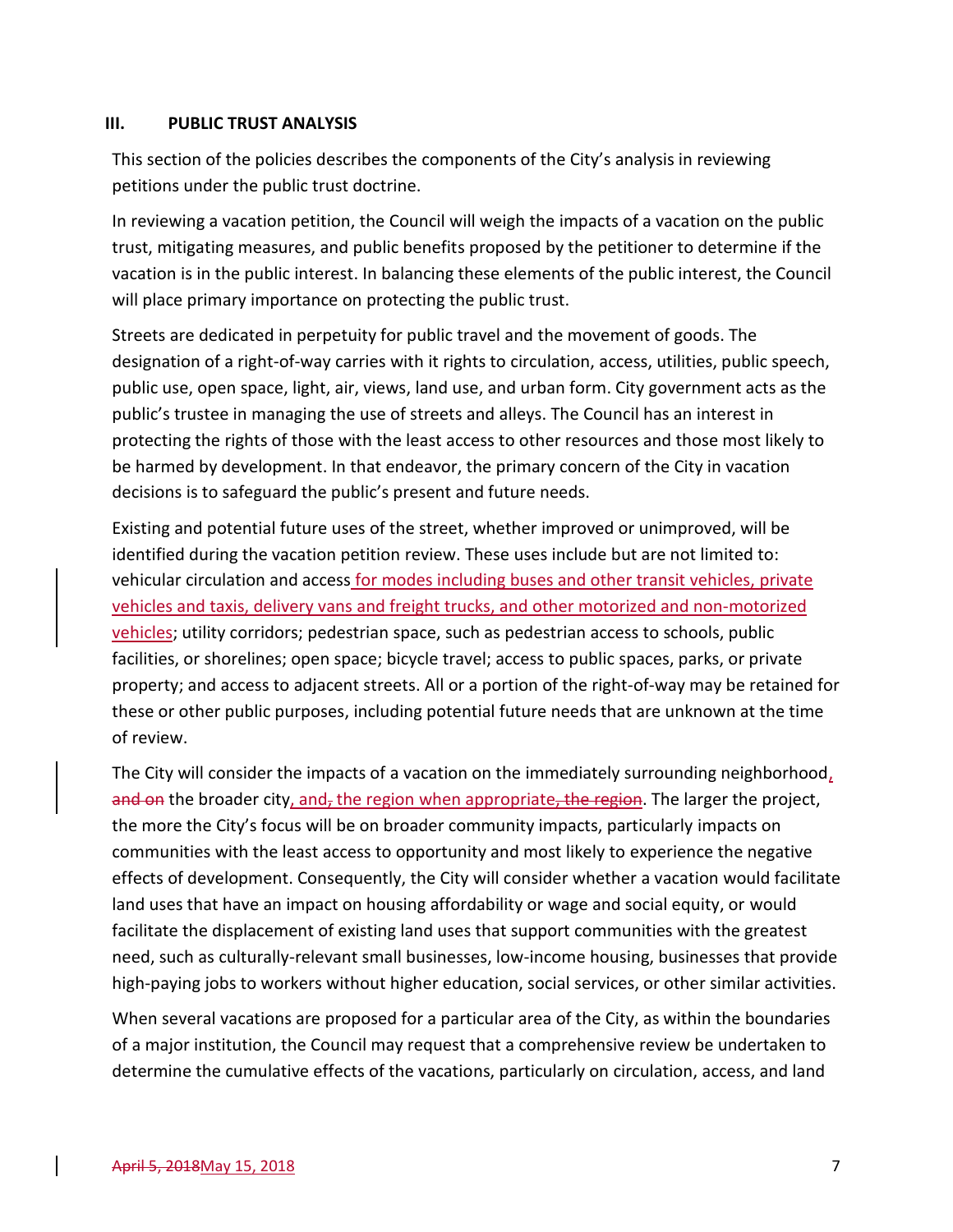use and urban form. City reviewers shall consider the impacts on the larger street grid, and impacts on the loss of the right-of-way proposed for vacation.

The record for a street vacation petition is not limited to documents prepared for other aspects of the project under review. To fully assess the impacts of a vacation on the public trust, City departments, boards and commissions, and the Council may ask petitioners for additional information regarding those impacts.

#### <span id="page-9-0"></span>**A. CIRCULATION**

Streets provide necessary space for the movement of people and vehicles. Vacations may be approved only if they do not result in negative effects on the current and future needs for the City's vehicular, bicycle, or pedestrian circulation systems unless the negative effects can be mitigated. When the traffic functions of a street are necessary for the transportation network, the City will not grant the vacation.

Arterial streets, truck routes, and truck streets may be vacated only when an alternative circulation route is substituted and impacts of the loss of the street are mitigated. The City will not accept an agreement for public vehicular travel across private property to offset the impacts of a street vacation. Vacations that would result in diverting truck or commercial traffic to nearby residential streets will not be approved. Vacations that would encourage traffic code violations, such as a vacation that would result in vehicles backing out from an alley onto a street, will not be approved. Vacations that would result in measurable and significant reductions to the functionality or capacity of arterials or major corridors in modal networks defined by Seattle's modal plans, that cannot be mitigated will not be approved.

Transit facilities will be protected through the street vacation process. Streets that are used by public transit agencies will be considered for vacation only after review and comment by those agencies and identification of alternative locations or routes for those transit functions.

Pedestrian circulation shall be protected when approving a vacation. Pedestrian routes, including green streets and public stairways, may be vacated only for public purposes, such as parks. Pedestrian circulation functions of the right-of-way may be replaced by a pedestrian route across private property only when: (1) a major public benefit is provided; (2) an agreement for public access across the property is reached; (3) the public access to be provided is comparable in terms of safety, convenience, and directness; and (4) the free speech functions of the right-of-way will be maintained in public spaces. Alleys that are part of the primary pedestrian circulation system, such as Post Alley, may be vacated only when comparable public pedestrian circulation is provided and the pedestrian environment along the corridor is improved. Similarly, vacations resulting in a reduction of sidewalk width in areas of existing or anticipated heavy pedestrian volume, may be vacated only when provisions are made to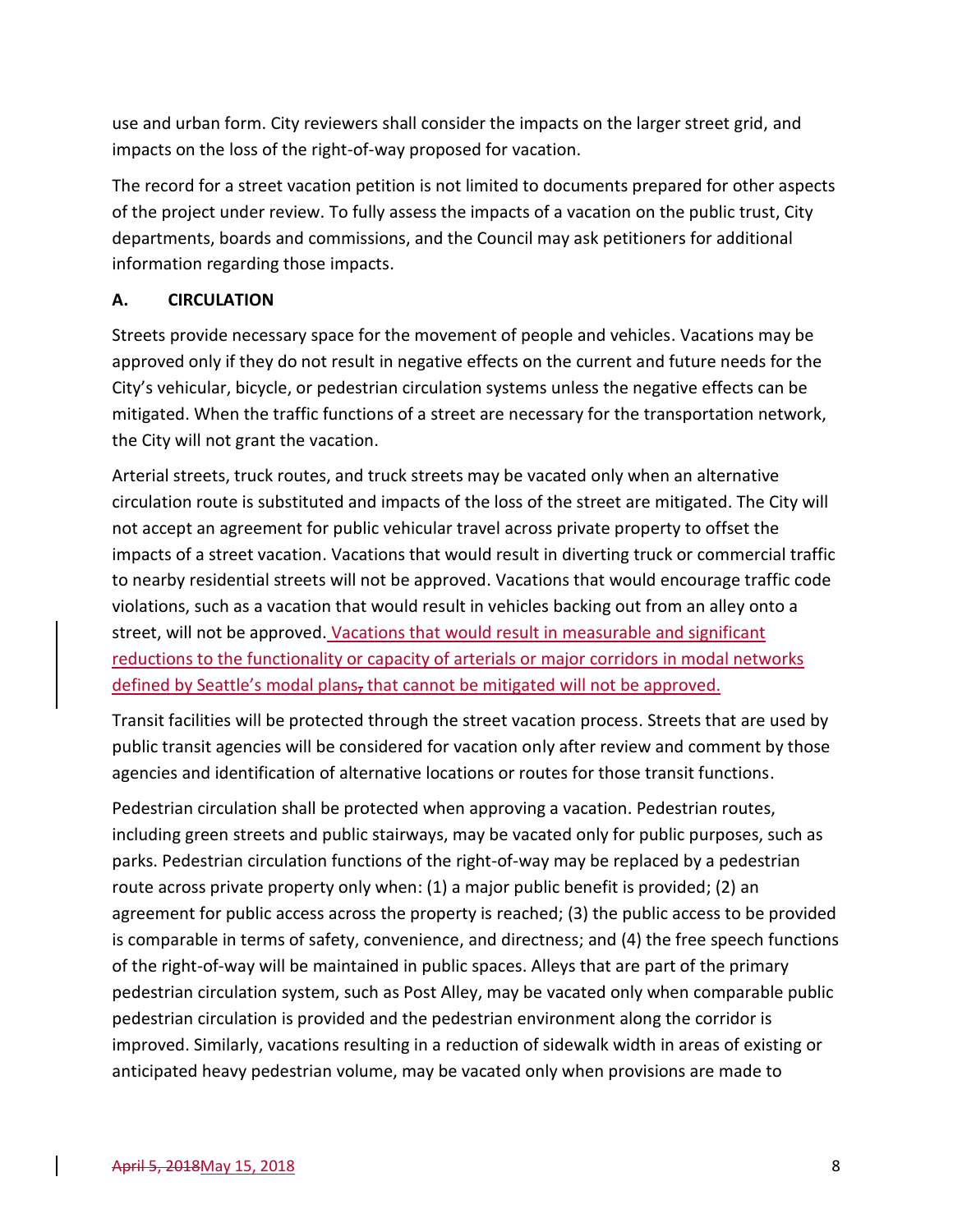otherwise accommodate the pedestrian traffic. Street vacations that include unimproved pedestrian trails may be approved only when the public pedestrian function is protected.

The continuity and integrity of designated bicycle routes, such as bicycle streets, bicycle paths, and bicycle lanes, will be protected. Such streets and off-street pathways may be vacated only when a comparable or better bicycle right-of-way is provided as part of the vacation. Bicycle access shall be comparable in terms of safety, convenience, and directness.

If a vacation is granted, the Council may impose conditions on the vacation to reduce impacts on vehicular, transit, freight, pedestrian, and bicycle circulation. Such conditions may be in addition to any conditions resulting from environmental review or land use regulation.

#### <span id="page-10-0"></span>**B. ACCESS**

Street vacation petitions may be approved only if access is retained to properties on the block where the right-of-way is located and to properties on neighboring blocks or streets.

While the primary purpose of streets is circulation, the primary purpose of alleys is to provide access to individual properties. Alleys provide space for loading, vehicular access to abutting properties, and space for utility functions such as water, sewer, solid waste, telecommunications, and electricity. In general, alleys in residential, commercial, and mixed-use zones will be retained. Alleys shall be retained for their primary purposes and other public purposes and benefits.

Alley vacations associated with institutions may be permitted only when steep topography prevents development and use of an unimproved alley for access or the alley is not needed for service functions.

Alleys will generally only be considered for vacation when loading, service, delivery, and access to parking functions are retained on the petitioner's property. If the number of curb cuts along the street frontage is likely to be increased due to vacating the alley, the vacation will not be approved. If a curb cut authorized as a result of an alley vacation is wider than the alley being vacated or than curb cuts typically permitted in the zone where the alley is located, additional analysis may be required. Such analysis may include mitigation measures to reduce the visual or functional impacts of the curb cuts. Alleys may also not be vacated if significant vehicular traffic will be displaced onto a green street, boulevard, or other public open space.

If there is public parking on the right-of-way proposed to be vacated, the City will analyze whether that parking is needed. If the parking is needed and cannot be replaced on site or on nearby streets, the Council may deny the petition.

If a vacation is granted, the Council may impose conditions on the vacation to reduce impacts on vehicular, freight, pedestrian, and bicycle access. The conditions may be in addition to any conditions resulting from environmental or land use review and analysis.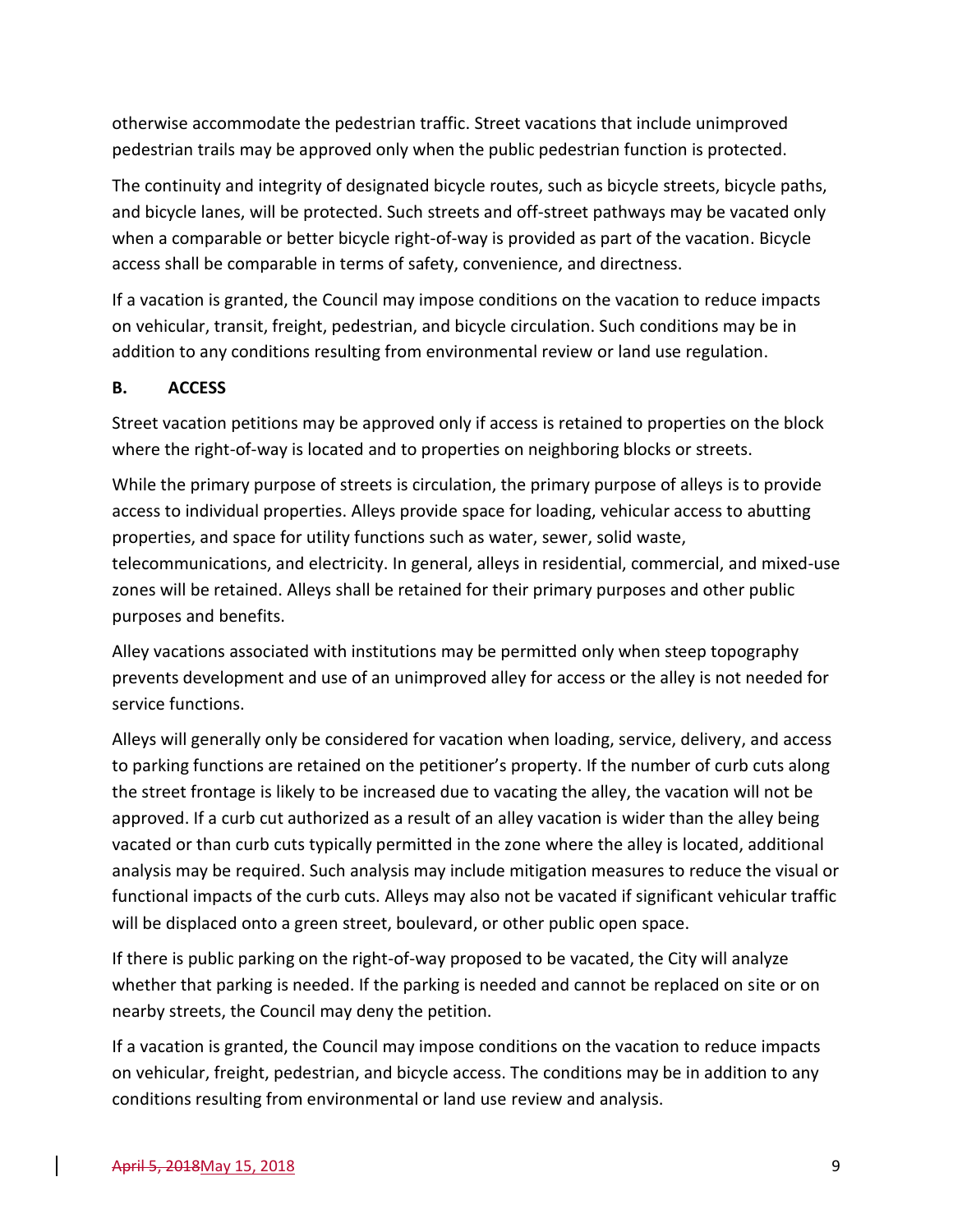# <span id="page-11-0"></span>**C. UTILITIES**

Streets that contain or are needed for current or future utility lines or facilities may be vacated only when the utility can be adequately protected with an easement, relocation, fee ownership, or similar agreement satisfactory to the utility owner.

Public streets provide utilities with corridors for the efficient transportation and delivery of utility services to the public in the least costly manner possible. Utilities generally assess vacation petitions from an operational perspective to ensure that a vacation will not impair current service reliability and capacity levels, nor limit the ability to expand services in the future. The growth of telecommunications utilities above and below ground, increased urban densities, and demand for undergrounding of utility facilities all place pressure on the value of public rights-of-way, particularly alleys, for future utility needs.

Utilities will be given an opportunity to review the proposed vacation, to identify existing and future interests in the right-of-way, and to indicate what actions would be necessary to protect their interests and the interests of their customers. The petitioner is responsible for working with the utilities to identify and address any utility issues. The petitioner shall ensure that each utility will be in a similar position as before the vacation without a detriment to current or future utility services. Enhancement of utility services at the petitioner's expense will not be required.

If utility easements are required to maintain service, the easements shall state the rights and responsibilities of each party. Utilities may prohibit constructing buildings, structures, grading and filing, and other uses over or under their easements where the activities would inhibit operation of or prevent access to the utility facilities for maintenance and repair, cause extra cost or liability to the utility, or affect the safety and integrity of the utility. Any costs for the repair of damages to the improvements placed on or over the utility easement by the property owner due to the utility maintenance repair or installation will be the express responsibility of property owner.

The Council may impose conditions on vacations to assure continued service to the public in the most efficient and least costly manner.

#### <span id="page-11-1"></span>**D. FREE SPEECH**

Courts have recognized the role of streets as spaces for public speech and dialogue. The Council will consider the potential loss of free speech activities when reviewing street vacations and will not vacate a public place if the loss of the public speech function cannot be adequately mitigated.

Streets are dedicated for public use and enjoyment. Vacations that solely result in the private regulation of access to public property shall not be granted unless the vacation provides a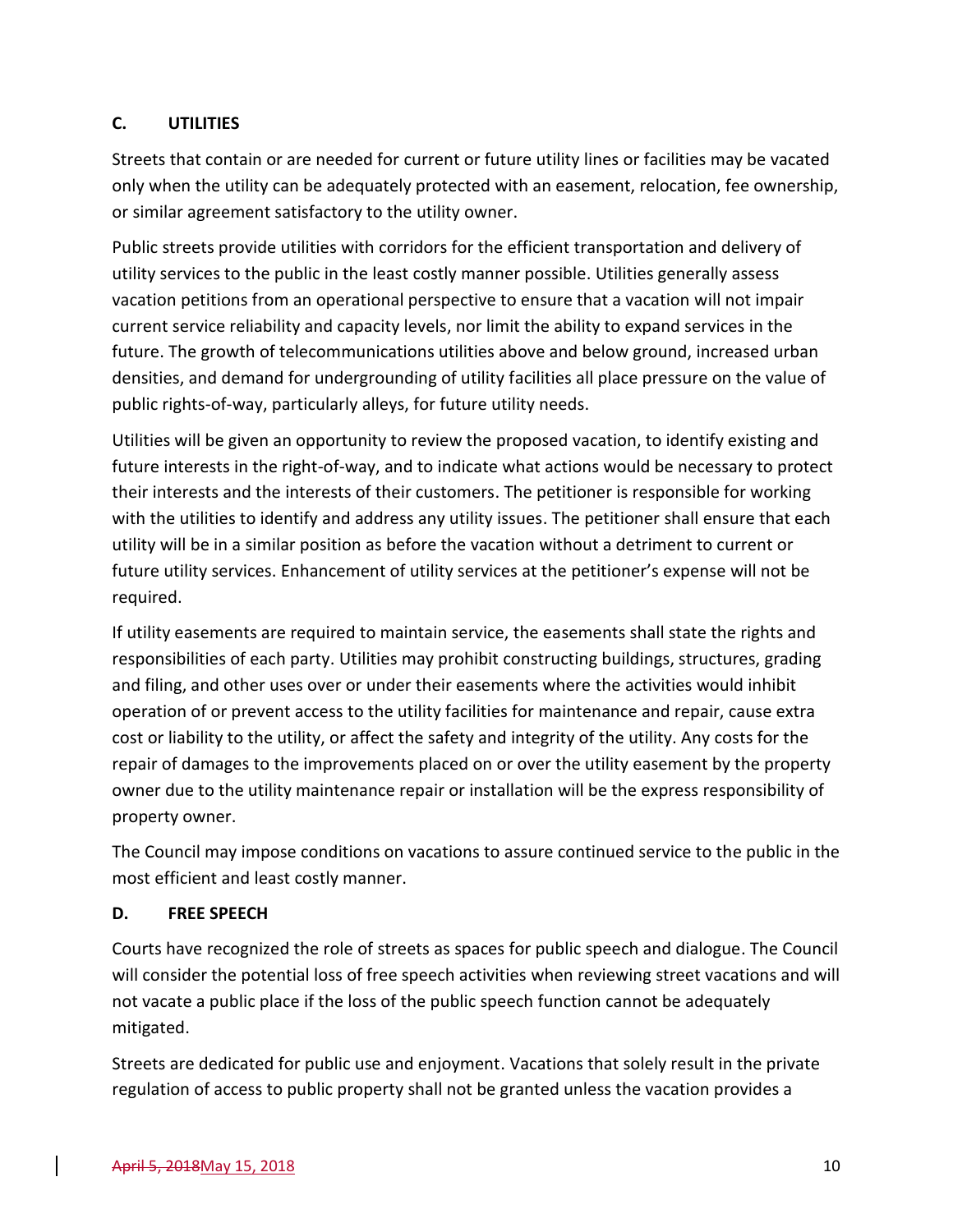clearly identifiable public benefit. Vacations are not considered a solution to security problems and shall not normally be approved for this reason absent extraordinary circumstances.

The Council may impose conditions on vacations to preserve the public's right to free speech, particularly within any privately-owned public space offered as a public benefit in exchange for a street vacation.

#### <span id="page-12-0"></span>**E. PUBLIC ASSEMBLY**

Streets have always served as a place of public assembly. The Council will consider the importance of each street, alley, or public place as a place for community activity in considering the street vacation. Streets that serve as places of assembly and streets that are adjacent to public uses will be particularly scrutinized to ensure that the public's right to congregate will not be impaired. The Council may impose conditions on vacations to maintain the public's right to assembly, particularly within any privately-owned public space offered as a public benefit in exchange for a street vacation.

# <span id="page-12-1"></span>**F. OPEN SPACE**

The open space opportunities provided by streets are important resources that contribute to quality of life and become more valuable as the City becomes more densely developed. The contribution of this important street function to the public's existing and future quality of life will be an important consideration when reviewing each proposed vacation. The open space functions provided by the right-of-way will be identified and the effects of their loss will be analyzed.

When the Council determines that the open space function provided by a street or alley shall be retained, the right-of-way may be vacated only if the open space functions can be retained or replaced by dedicating to the City other comparable right-of-way or by providing other publicly-accessible property.

The impact of development associated with street vacations on open space and pedestrian amenities shall be limited. The analysis of the open space functions of streets and alleys will consider the impact of the proposed vacation on:

- 1. The contribution of the right-of-way to open space areas;
- 2. Use of the right-of-way as a space for play and recreation;
- 3. The role of the right-of-way as an area of neighborhood focus and activity, and
- 4. Privacy impacts resulting from the right-of-way open space being occupied by a proposed structure.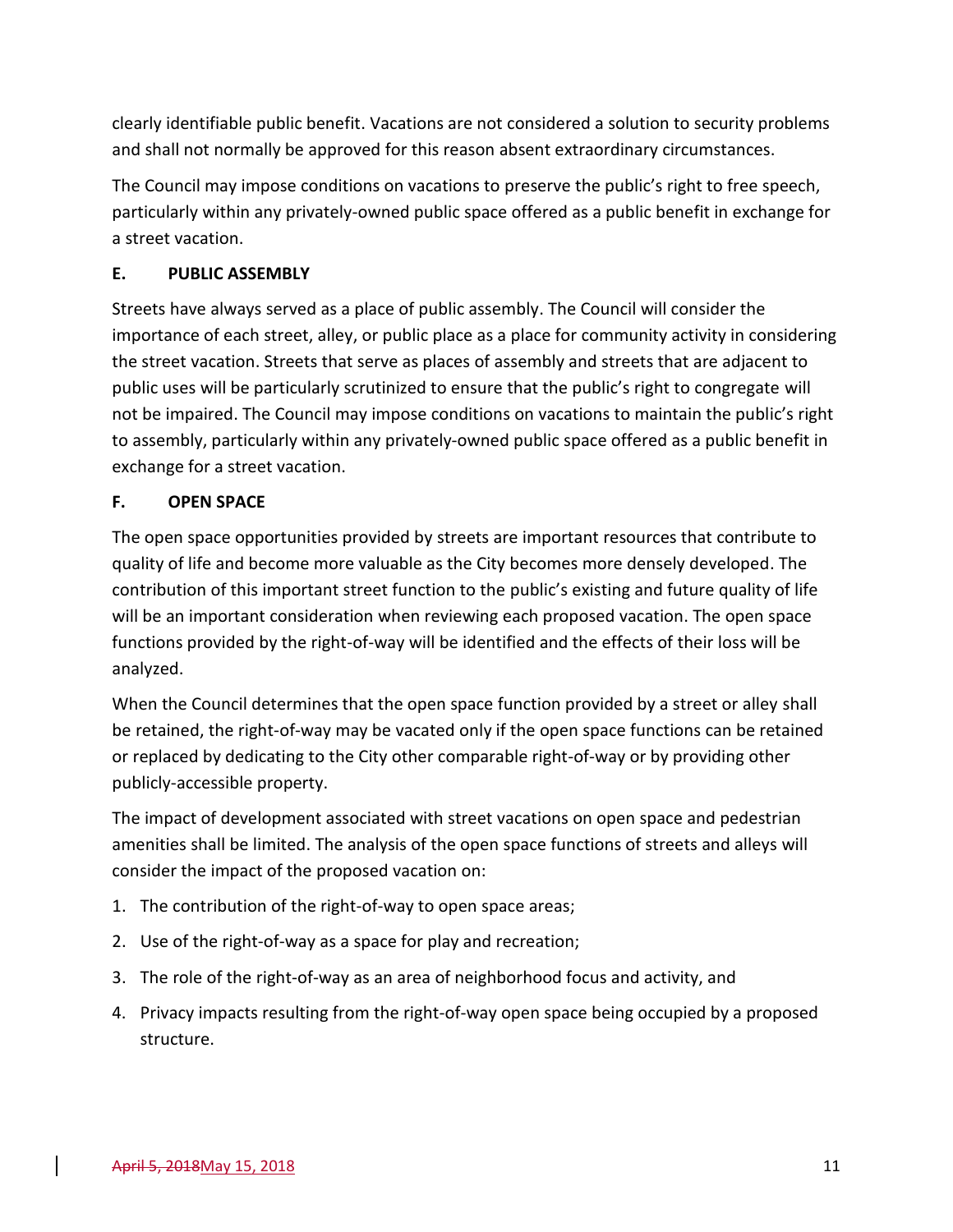When undeveloped streets are identified for open space in the Comprehensive Plan, other adopted plans, or the Land Use Code, they may not be vacated to facilitate development that is inconsistent with the intent of the Comprehensive Plan.

The City has designated green streets in neighborhoods to strengthen the pedestrian environment in the area and to provide alternative open spaces. Green streets may be vacated only for public purposes, such as parks. If a vacation would harm the function of the green street for pedestrian activity, the vacation may be denied.

Existing and proposed urban trails, public stairways, other rights-of-way connecting parks and open spaces, or streets connecting the community with parks, schools, shorelines, or other public facilities will not be vacated unless the right-of-way is exchanged for other land that provides better pedestrian or bicycle pathways resulting in improved open space function.

Seattle Initiative 42 requires that land held for park and recreation purposes, shall be preserved for such use and no such land or facility shall be sold transferred or changed from park use to another use unless certain conditions are met. Designated boulevards and portions of boulevards are held by the City for park and recreation purposes and may be vacated only for public purposes such as parks or open space preservation.

The Council may impose conditions on vacations to mitigate any potential negative effects of the vacation on the open space functions of the right-of-way.

# <span id="page-13-0"></span>**G. LIGHT AND AIR**

The light and air opportunities provided by streets are important resources that contribute to quality of life and public health and become more valuable as the City becomes more densely developed. The contribution of this important street function to the public's existing and future quality of life will be an important consideration in each proposed vacation.

The analysis of the light and air functions of streets and alleys will consider the impact of the proposed vacation upon the access to sun, light, and air circulation provided to pedestrians, bicyclists, vehicle occupants, and abutting properties.

The analysis will include the potential shadow impacts of the increase in development potential directly attributable to the vacation on nearby public parks and public open spaces. Any potential impacts of the vacation on light and air will be compared with similar impacts that would result from development without the vacation. Vacations generally shall not be approved if the development proposed as part of the vacation request would result in additional shadowing of parks and other public open spaces.

The Council may impose conditions on a vacation to reduce shadow impacts on parks and other public open spaces.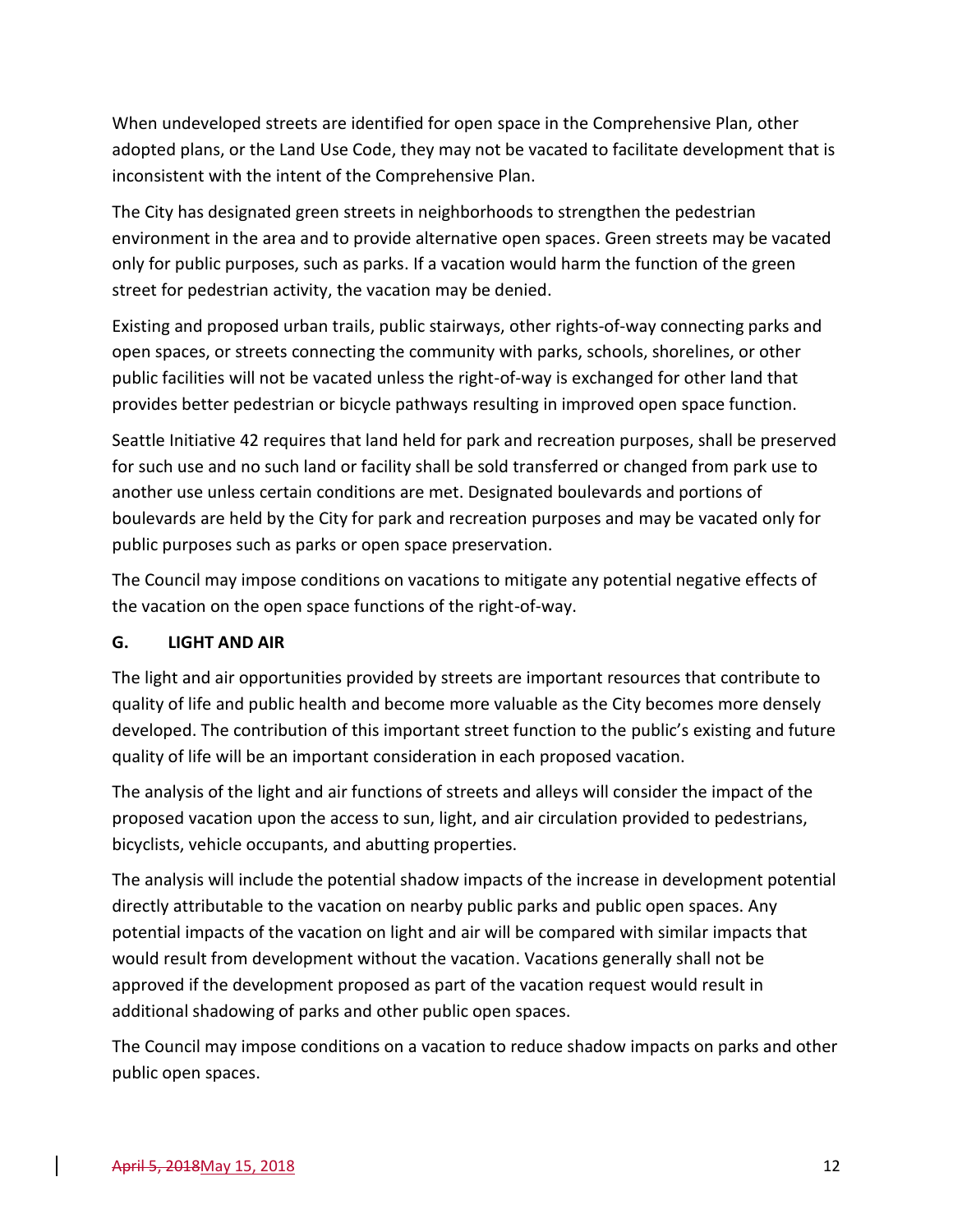#### <span id="page-14-0"></span>**H. VIEWS**

The views provided along streets are important resources that contribute to the public's quality of life and become more valuable as the City becomes more densely developed. Views are of particular value to members of the public that do not have private views. The contribution of this important street function to the public's existing and future quality of life will be an important consideration in reviewing vacations along designated view corridors or in areas where development facilitated by the vacation would significantly impact views of Puget Sound, lakes, mountains, or the downtown skyline.

Protected view rights-of-way identified by the Land Use Code and State Environmental Policy Act (SEPA) policies shall not be vacated for development that would obstruct public views from those rights-of-way. Streets in downtown that provide views to Elliott Bay, West Seattle, Mount Rainier, the Olympic Mountains, and other significant features are designated as view corridors in the Land Use Code. Downtown streets shall not be vacated except when conditions are placed on the vacation to ensure public views from designated view corridors are preserved. Streets designated as view corridors shall not be vacated to ensure that these streets remain open to the sky and to protect views from uphill public spaces.

For streets not identified as protected view rights-of-way, the Council will determine what public views shall be protected. Public views worthy of protection include, but are not limited to views:

- 1. From public streets, public open spaces, or public places such as designated scenic routes;
- 2. From a substantial number of residences or properties abutting the right-of-way proposed to be vacated,
- 3. Of important natural features, such as mountains, waterbodies, and public greenbelts; and
- 4. Of designated landmarks and points of cultural or civic interest, including the downtown skyline.

Potential view impacts from a vacation will be identified and compared with a no vacation alternative. The quality of impacted views will be considered when evaluating each proposed street vacation. The Council may impose conditions on vacations to mitigate any potential negative effects of the vacation on the view functions of the right-of-way.

#### <span id="page-14-1"></span>**I. LAND USE AND URBAN FORM**

Vacations affect the land use and development patterns in an area by adding to the developable land base, altering the local land division pattern, changing vehicular and pedestrian movement patterns, and increasing the development potential on the vacated and abutting properties. These changes may allow development that is inconsistent with adopted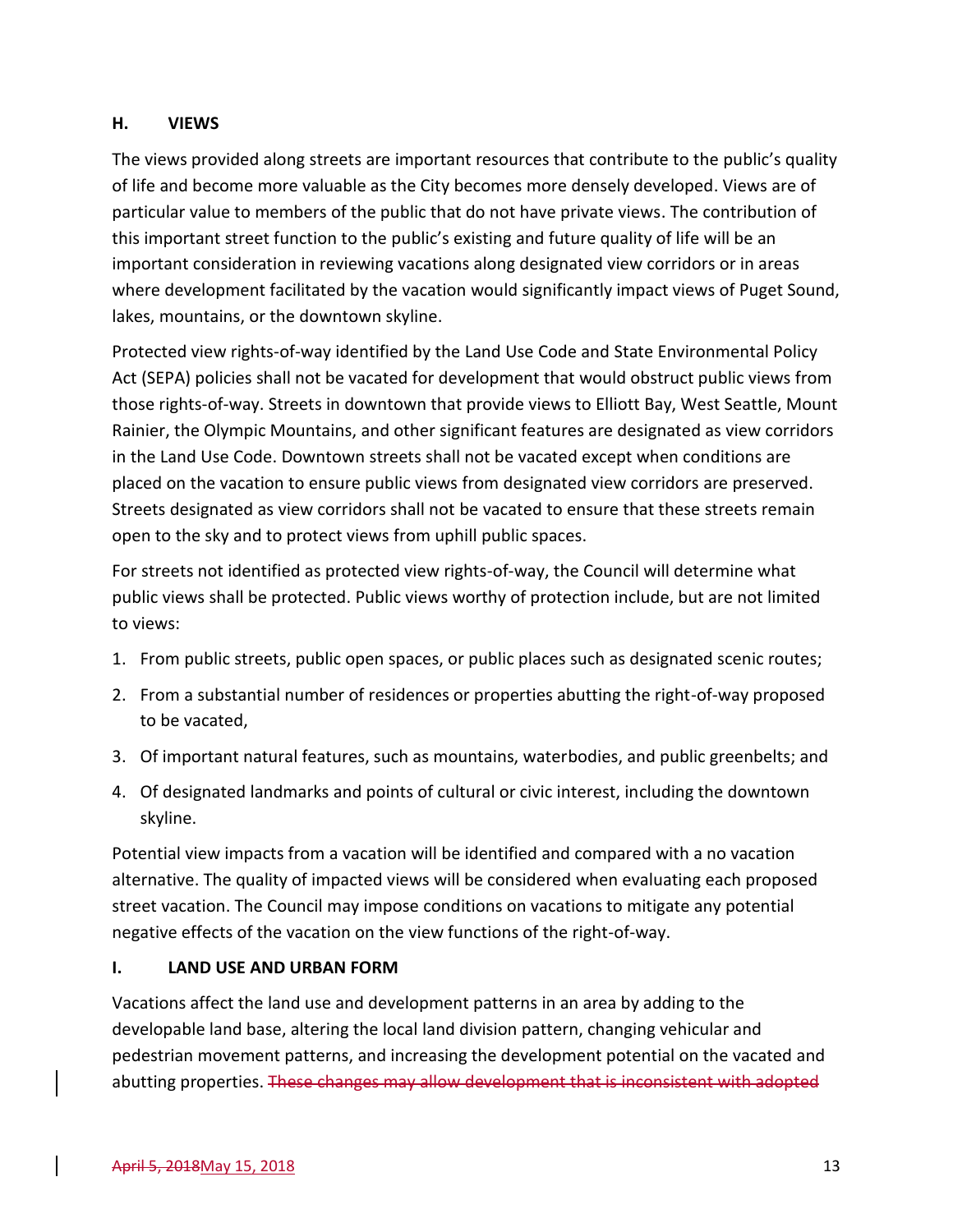# land use policies and have a negative effect on the area of the proposed vacation and other streets.

Most street vacation petitions are intended to facilitate a development project. Petitioners shall provide the City with information about the completed project's density and the development potential of the property without a vacation. The information shall be provided as the percentage increase in the development potential and the additional square footage added to the project. Petitioners shall also provide the City with information on how the project advances City planning goals,  $\tau$ how it relates to City plans such as transportation modal plans and the Equitable Development Implementation Plan, and how the project meets the zoning criteria where the project is located. For example, petitions for vacations in Manufacturing/Industrial Centers should demonstrate how the yproposed vacations support the industrial character intended for those areas.

A vacation petition may be approved only when the increase in development potential that is attributable to the vacation would be consistent with the Comprehensive Plan. The criteria considered for making individual vacation decisions will vary with the plans, policies, and regulations for the area where the right-of-way is located. The Council may place conditions on a vacation to mitigate negative land use effects.

Alley vacations may be approved only when they would not interrupt an established pattern of block size or alleys in the vicinity. Continuity of alleys through several blocks or a grid that is a consistent feature of neighborhood scale shall be maintained.

To ensure compatible scale and character of infill development, and protect the area's historic character, alleys in special review or historic districts may be vacated only when a public space with compatible scale and character is provided.

#### **1. Land Use Considerations**

To determine if the land use and urban form effects of a vacation are in the public interest, the following factors will be considered:

- a. The long- and short-term effects of the changes in development potential attributable to the vacation on the circulation, access, utility, light, air, open space, and view functions of nearby streets and public places;
- b. The consistency of land use changes with the Comprehensive Plan, particularly in the land use, urban village, transportation, and neighborhood elements of the plan;
- c. The compatibility of the size, scale, and character of potential development with the size, scale, and character of existing development in the area and development as provided for by the Land Use Code, given typical lot sizes and configurations;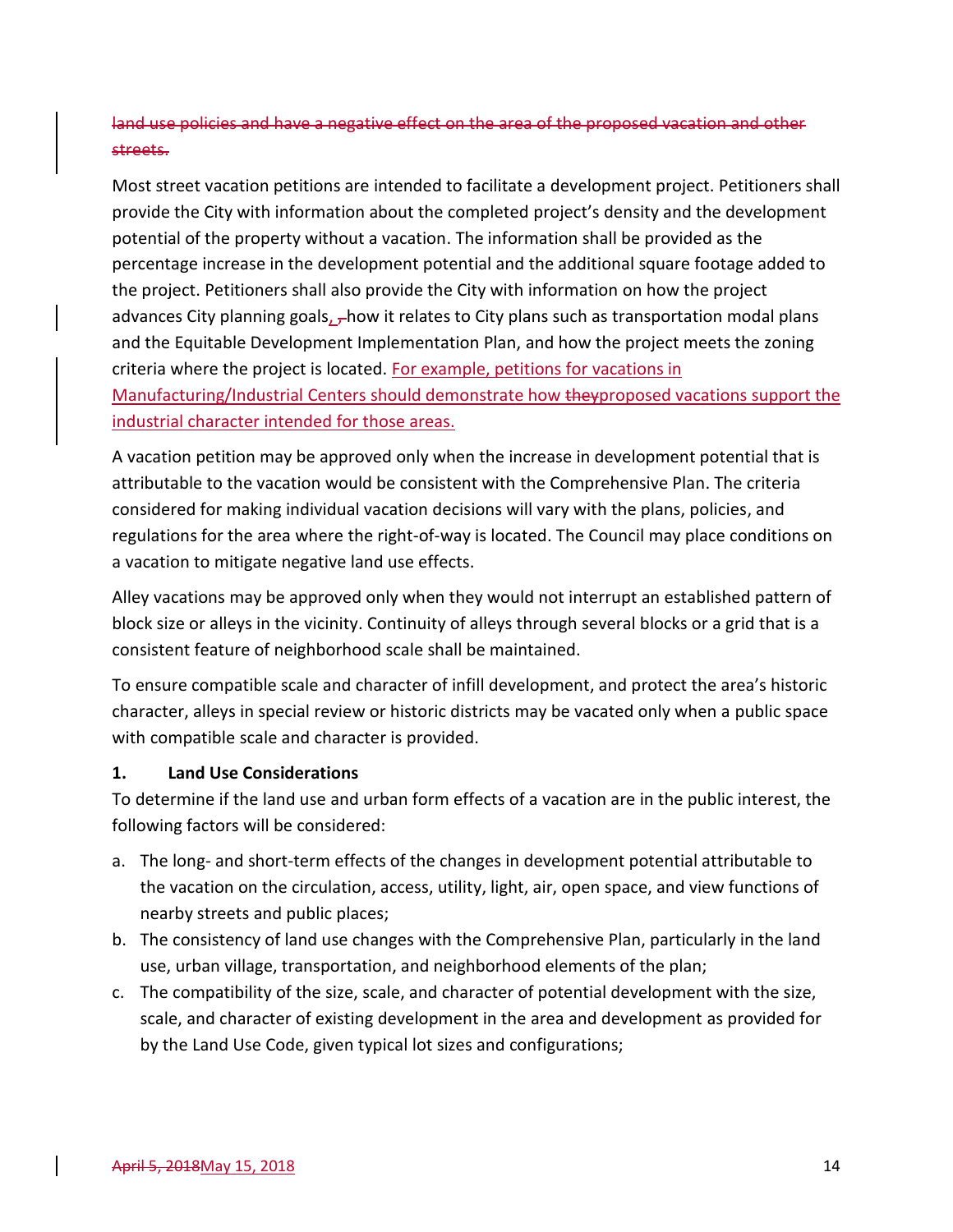- d. The compatibility of the size, scale, and character of the blocks formed by the vacation when compared with the size, scale, and character of existing blocks in the area and goals for pedestrian connectivity and circulation; and
- e. The post-vacation lot size and configuration compared with surrounding properties and with the local pattern of land division and organization. In areas where streets provide an edge or boundary between zones or areas of different scale and character, the right-of-way may be vacated only when a suitable alternative can be achieved with the proposed vacation. Vacations that would result in intrusions of residential or commercial development into Manufacturing/Industrial Centers and other industrial zones or industrial uses into residential areas the converse are discouraged.

In addition to the general street vacation policies and guidelines contained in this document, Comprehensive Plan policies for the area and the relationship between the proposed vacation to other City plans and policies such as transportation modal plans and the Equitable Development Implementation Plan will be used to determine if the land use changes of each vacation are in the public interest. These include policies in the growth strategy, land use, and transportation elements, and in the neighborhood plan adopted for the area. The policies in effect at the time of the Council's vacation review will guide the review.

#### **2. Area-specific review**

Guidelines related to specific areas are provided below. They highlight special concerns related to each area. They shall be used to supplement the general provisions and guidelines of these policies and other policies for protecting the public interest.

#### **a. Urban Centers and Urban Villages**

In addition to other guidance regarding specific land uses described below, for Urban Centers and Urban Villages the policies of adopted neighborhood plans will be considered, as appropriate.

#### **b. Manufacturing/Industrial Centers**

Many streets in Manufacturing/Industrial Centers (MICs) provide crucial transportation for freight transport, loading, and delivery. Impacts on freight routes, intersections, and access points as a result of street vacations may impact supply chains that serve areas outside of the MIC or city and may be of state-wide and international economic significance. The capacity and functionality of these critical corridors will be preserved.

#### **b.c.Single-family areas**

Streets in single-family areas provide a number public benefits including providing for consistency in the pattern and scale of development and providing important open space in a neighborhood. Except as noted below, streets in single-family areas shall be retained as these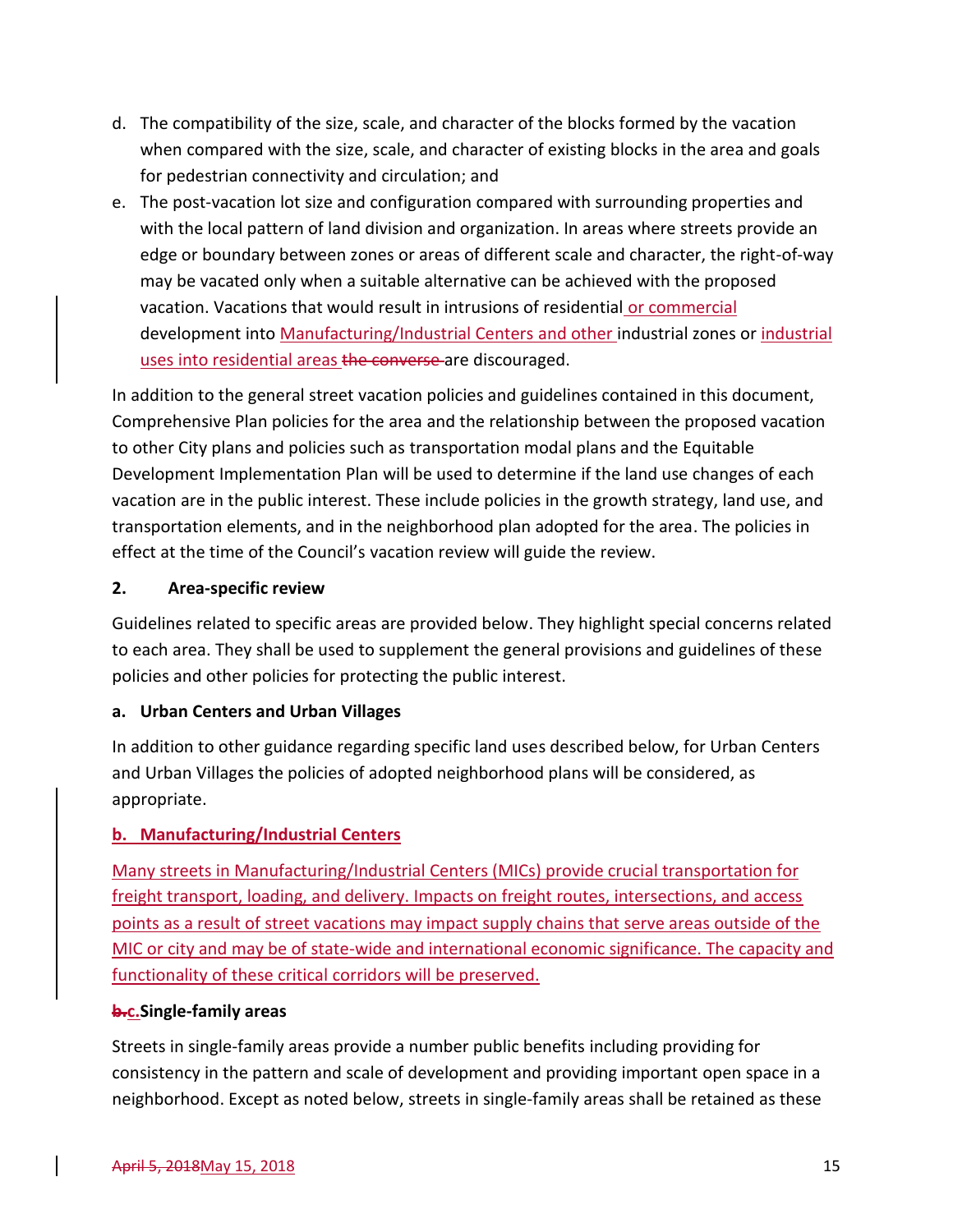areas may be needed to provide for public uses, such as utility corridors that cannot be currently identified or anticipated. Petitions for vacations in single-family areas shall be reviewed by the same criteria as applied to other vacation petitions, including the requirement that the vacation provide a long-term benefit to the public.

Clustered housing and other planned housing developments or innovative housing initiatives in single-family-zoned areas shall be reviewed based on the criteria established for the review of multifamily areas.

Alley vacations associated with institutions in single-family areas, as provided by the Seattle Municipal Code, will be reviewed for compatibility with the surrounding neighborhood.

#### **c.d.Multifamily areas**

In general, streets and alleys in multifamily areas will be retained to aid in vehicular, bicycle, and pedestrian circulation and neighborhood access. Petitions will be reviewed for potential impact on neighborhood traffic volumes and associated noise.

#### **d.e. Commercial, mixed-use, and downtown areas**

In general, streets and alleys in commercial, mixed-use, and downtown areas will be preserved to facilitate moving goods and people and maintain access to property that is separate from pedestrian routes. In general, these rights-of-way will be retained unless it can be demonstrated that the vacation meets another important public purpose without jeopardizing the area's functioning and its compatibility with surrounding areas. A vacation must preserve access to off-street loading and parking areas and the continuity of street fronts, particularly in areas with pedestrian activity.

#### **e.f.Major institutions**

For proposed vacations within major institution boundaries, the major institution Comprehensive Plan policies and any adopted Major Institution Master Plan (MIMP) will be considered. If the Council considers a vacation petition and a MIMP involving the vacation rightof-way has been submitted for approval but not yet approved, the Council's review of the proposed MIMP shall be conducted before the Council's review of the street vacation.

#### **f. Shoreline overlay districts**

Vacation of a street or alley or portion of a street or alley that abuts a waterbody is regulated by RCW 35.79.035 and SMC 15.62.080. Consistent with the Seattle Shoreline Master Program (SSMP), and other applicable policies or codes:

1. The City will consider vacating streets that abut a salt or fresh waterbody only if the vacation is sought to enable the City to acquire the property for beach or water access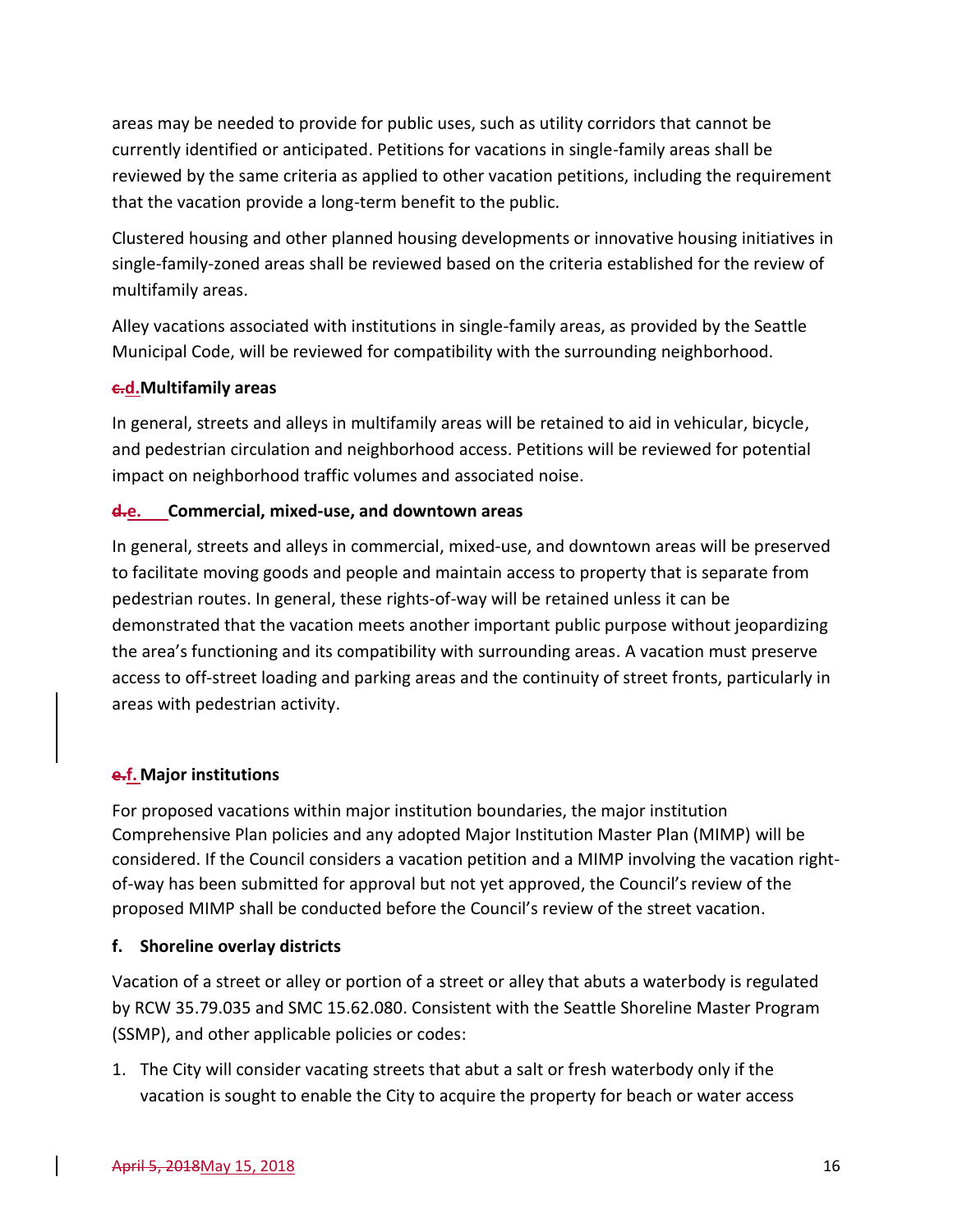purposes, boat moorage or launching sites, park purposes (including open space preservation), public view, recreational purposes, water-dependent or water-related educational or interpretive purposes, water quality improvement purposes, or other waterdependent or water-related public uses; or the vacation is sought to enable the Port of Seattle or the Northwest Seaport Alliance to acquire the property for water-dependent or water-related port purposes.

- 2. In industrial areas, the City will consider vacations of streets that abut a salt or fresh waterbody only if the area to be vacated will only be used for a water-dependent or waterrelated industrial use, and the vacation will enable the City to implement a plan adopted by resolution or ordinance that provides comparable or improved public access to the shoreline area abutting the street or alley to be vacated. The Council will condition the vacation to require that the vacated area be maintained in perpetuity for water-dependent or water-related industrial use. The conditions will require that any changes in the use of the property will require Council review and action, with the possibility of dedicating public access if the industrial use is discontinued or significantly changed.
- 3. Compatibility between use of vacated right-of-way in the Shoreline District and the SSMP will be ensured by use restrictions established by the SSMP and underlying zoning.
- 4. In assessing the impact of increased development potential that would result from a vacation in the Shoreline District, consideration will be given to the area objectives, purposes of each "environment" designation, and the development standards established in the SSMP and underlying zoning. The effect of land consolidation on the usual pattern of view corridors and lot coverage will be considered. Consideration will also be given to the public interest in drainage and related functions of the shoreline area and protecting abutting waters from pollution, excessive flows, or other conditions that would degrade the waterbody.
- 5. To preserve future public access opportunities, the option of leasing street ends, as permitted in RCW 35.23.410 shall be explored as an alternative to vacation.
- 6. Vacations of public right-of-way abutting any waterbody may be approved only when comparable or improved public access is provided. Providing new public access shall not be considered a public benefit for the purposes of these policies.
- 7. Right-of-way that provides a portion of the regulated public access required by the SSMP for another site may be vacated or used to provide public access for a new development only when comparable public access is provided for the proposed vacation and the existing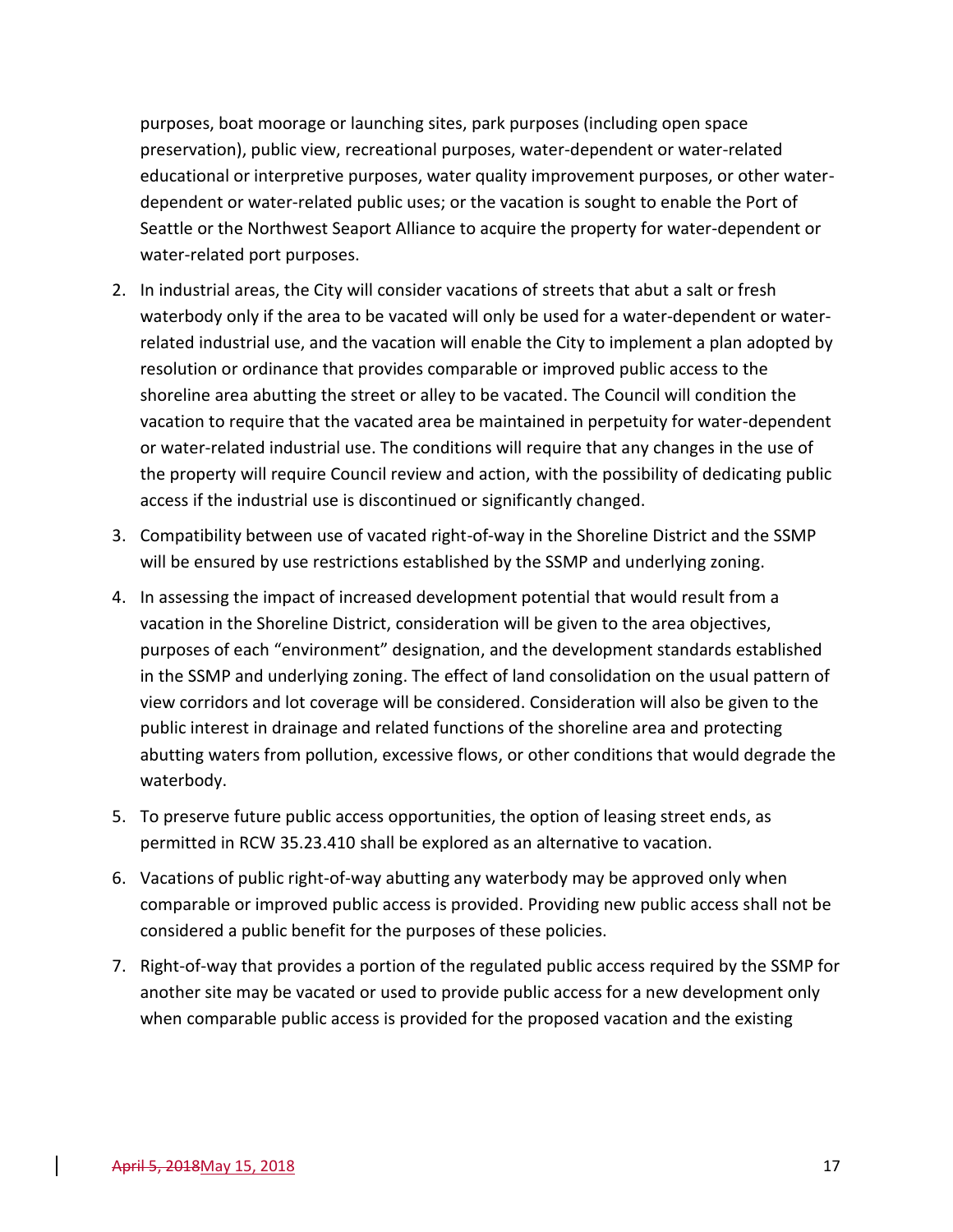access point. Public access provided under the SSMP requirements and these vacation policies may be coordinated as provided for in the Duwamish Access Policy Plan.

- 8. Right-of-way that is needed for vehicular access to the water may be vacated only when comparable access will be provided.
- 9. If upland right-of-way is needed for public access to waterfront right-of-way or other public access to the water, it may be vacated only when comparable or better public access is provided.

#### **g. Environmentally critical areas**

Streets in geologic hazard areas and steep slope erosion hazard areas, wetlands, flood plains, fish and wildlife habitat conservation areas, or other critical areas shall generally be retained to reduce development intensity in environmentally critical areas and to protect public health, safety, and welfare.

#### **3. Land use conditions on vacations**

The Council may place conditions on vacations to guard against the negative land use effects of additional development potential attributable to the vacation and to ensure that policy objectives are met.

- a. The conditions will be related to the identified negative effects attributable to the vacation. For example, they may limit additional height or density to pre-vacation levels when these increases are not in the public interest. The conditions will ensure that post-vacation development is consistent with the Comprehensive Plan and is in the public interest.
- b. Land use conditions will be stated in terms of development parameters, such as floor area maximums or building envelopes that may not be surpassed and will generally run with the land. The conditions will be administered by SDCI through the Master Use Permit process in conjunction with developing the site.
- c. Land use conditions imposed on a vacation do not preclude related project conditions being imposed under SEPA. If a vacation-related proposal is subject to SEPA review, the review may reveal the need for SEPA conditioning that reduces the upper limits placed on the vacation.
- d. Land use conditions imposed on a vacation, in addition to conditions applied pursuant to the Land Use Code, SEPA, the Building Code, and other City codes, will be relied on to regulate post-vacation development.
- e. Approval of a street or alley vacation is not City approval of the development project for the site and shall not relieve the petitioner of obtaining all necessary land use approvals, building permits, street use permits, or other City approvals before developing the site.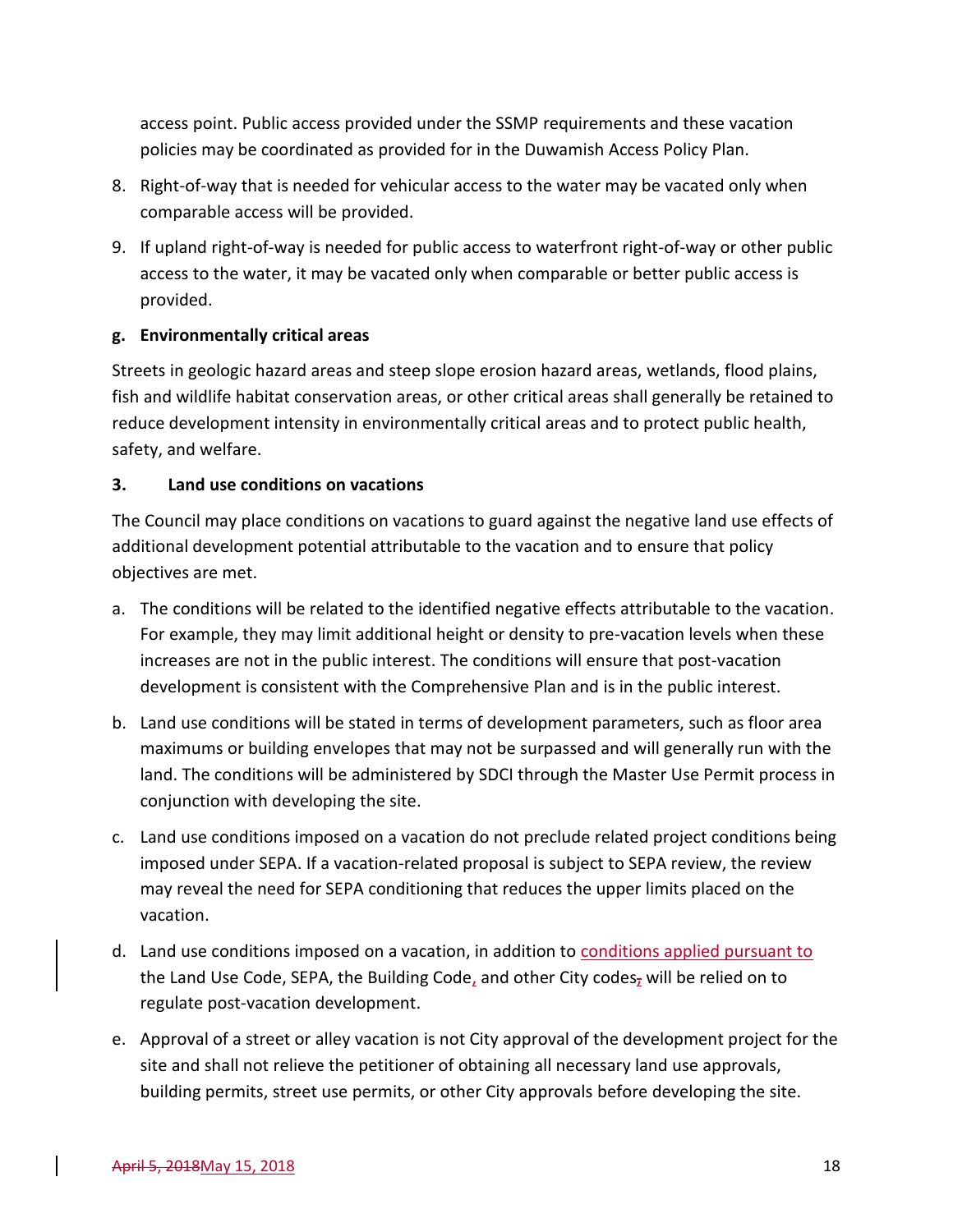#### <span id="page-20-0"></span>**J. OTHER CONSIDERATIONS IN PUBLIC TRUST ANALYSIS**

#### **1. Undeveloped streets**

Vacation of undeveloped street sections will generally be discouraged to:

- a. Retain the existing pattern of extra setbacks and open space in residential neighborhoods;
- b. Provide opportunities for pedestrian and bicycle amenities and connections;
- c. Preserve opportunities for utility connections;
- d. Maintain areas of natural scenery along designated protected view streets and boulevards;
- e. Provide a buffer between land uses and zoning districts; and
- f. Provide continuity of wildlife habitat corridors.

#### **2. Subsurface Vacations**

Subsurface street vacations may be approved only when protection against future impairment of the street's surface is assured, current and future utility functions are provided for, and the City is adequately protected from potential liability from failure of the surface and any other retained segment below grade due to problems with the underlying structure. A subsurface vacation shall maintain or improve all current and planned functions of the street and shall not increase traffic impacts on surrounding streets.

Subsurface vacations shall consider future use of the subsurface portions of the street for future utility needs and future transportation needs, such as a new transit or highway tunnel.

A subsurface vacation shall, at a minimum, be deep enough to provide space for a utility corridor large enough to accommodate all utilities currently serving the area and potential future utility needs. The Council may require that a project including a subsurface vacation provide a utility corridor or other mitigation of impacts on potential future utility needs. The subsurface vacation shall be designed so that there will be no impact to the public nature and the surface functions of the street or alley.

#### **3. Aerial vacations**

Aerial vacations will be considered in only the most limited of circumstances. Aerial portions of streets are an important resource providing light, air, open space, and consistency in the development pattern. These aerial portions are an important public trust function of the street. Aerial vacations will be considered only as follows:

a. For the development or expansion of public facilities, public institutions, or non-profit institutions, the petitioner shall demonstrate to the satisfaction of the Council that no feasible development alternative exists; and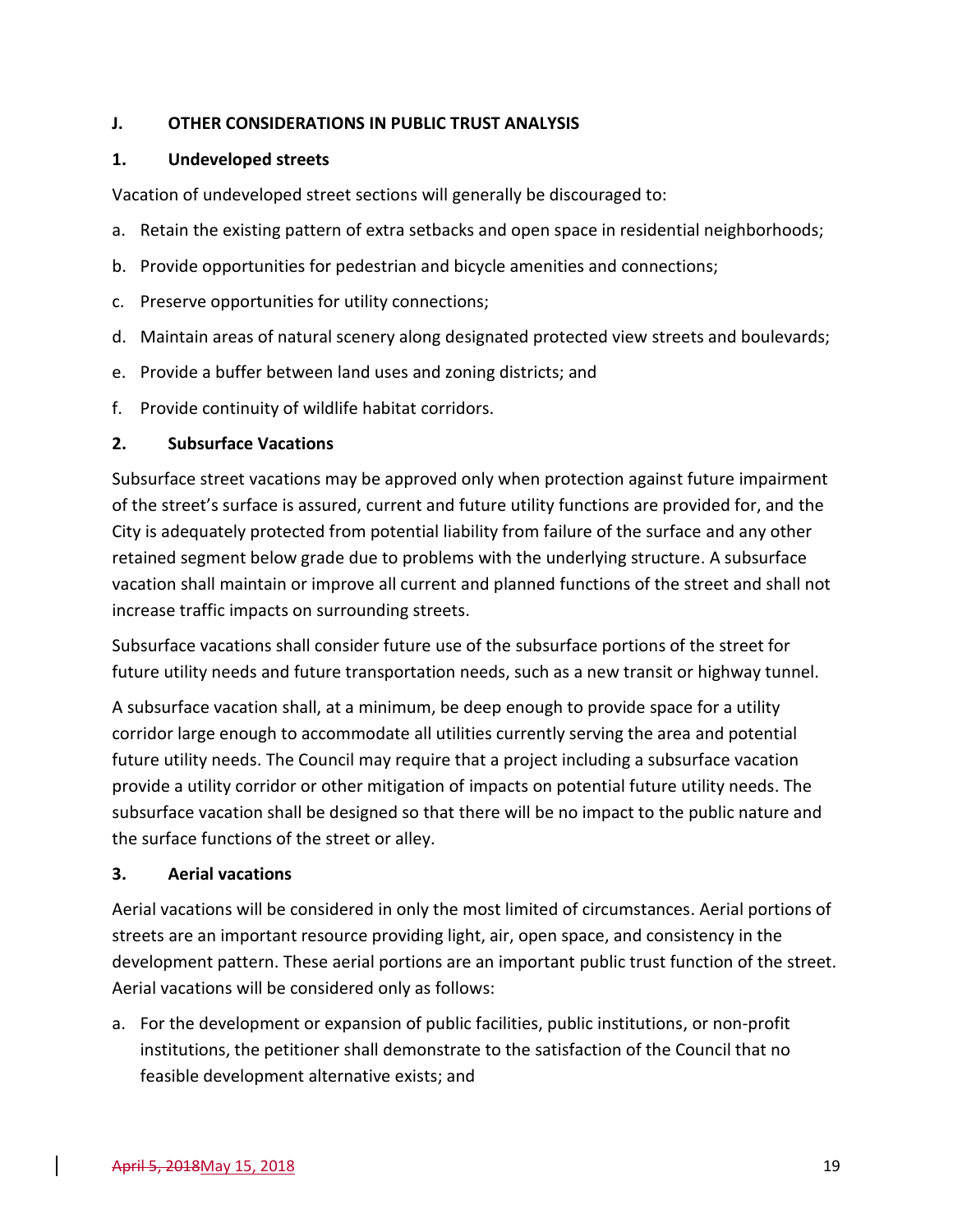b. That neither a permit for a skybridge nor a partial or subsurface vacation can adequately meet the needs of the petitioner.

Petition review shall include specific review of the impacts of the proposed aerial structure, including addressing items as the design of the structure and its dimensions, transparency, material quality, the scale of the project including the aerial portion, and the impact on the streetscape below the structure. The public trust functions of light, air, open space, and views will be carefully reviewed for aerial vacations. The Council shall require mitigation specific to the urban design impacts of the aerial structure.

#### **4. Trade or exchange of property**

The review of any vacation may consider the opportunity for exchange of property. Any proposed property exchange shall identify property the City is willing to accept. The Petitioner shall be responsible for providing, as needed, title insurance, environmental site assessment or environmental clean-up, deeds in a form acceptable to the City, and filing and recording fees or escrow. Additionally, the petitioner shall be responsible for any taxes resulting from the transfer. Exchanges may be considered when the property:

- a. Would be useful to mitigate or enhance the various aspects identified in the property proposed to be vacated, such as exchanging an alley vacation for a wider street;
- b. Would result in better circulation and access than is provided for by the current street grid, for example by aligning misaligned streets;
- c. Would exchange property identified as open space for property that would create a contiguous open space parcel; or
- d. Would shift development from property identified as open space to a property with less environmental impact.

#### **5. Alternatives to vacation**

The Council, when reviewing the petitioner's indicated use of the property, may consider the practicality of issuing street use permits to provide for temporary uses. In circumstances where a street use permit can accommodate the uses indicated by the petitioner, a permit is preferred, and a vacation will generally not be granted. A street use permit as an alternative to a street vacation may be issued under the following conditions:

- a. The private use of an undeveloped street does not hinder the achievement of any identified open space objectives;
- b. Private landscaping or gardening of undeveloped streets may be allowed with a street use permit, provided that public pedestrian access and circulation and access to shoreline areas are retained; and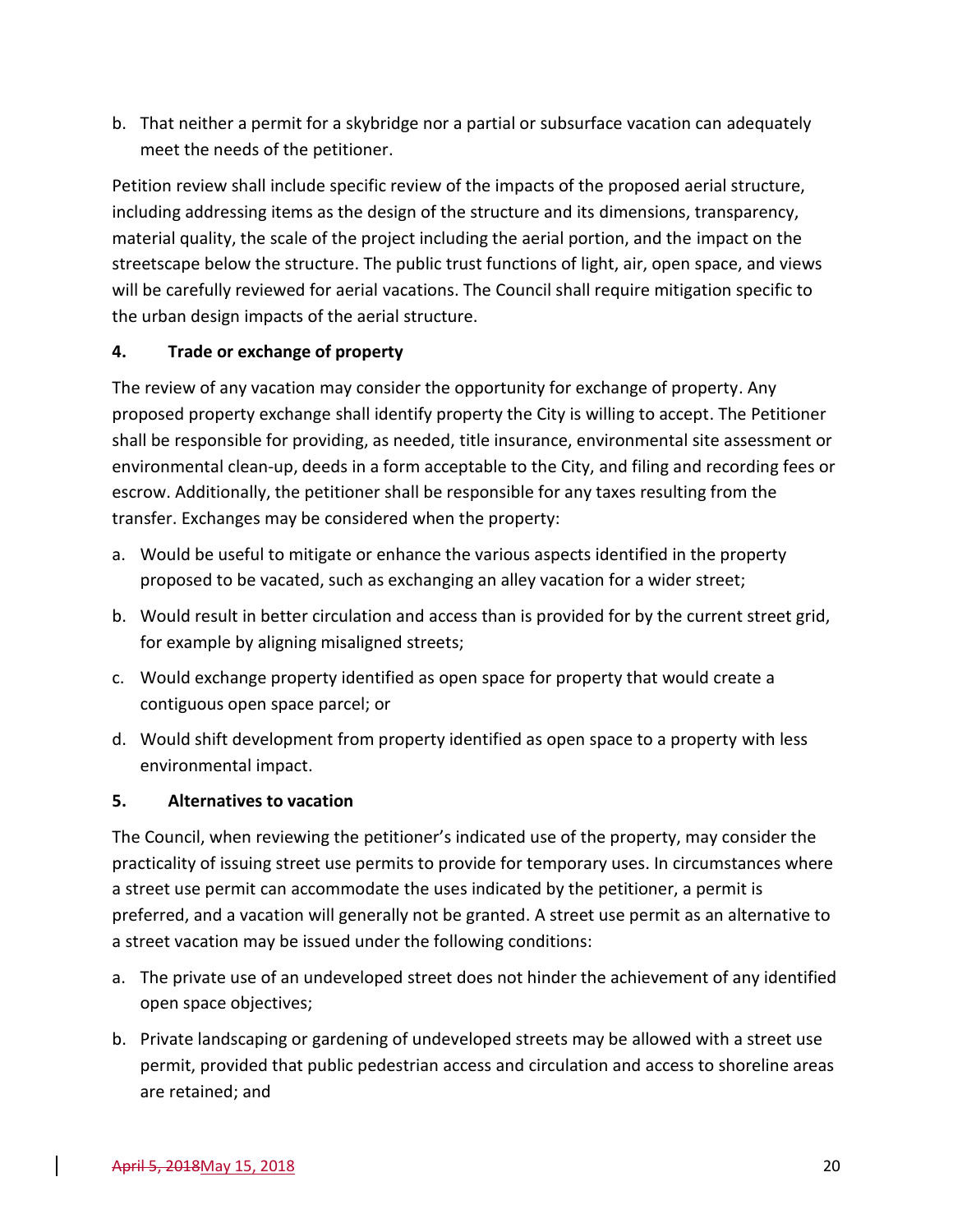c. Street corridor views are not obstructed.

 $\overline{\phantom{a}}$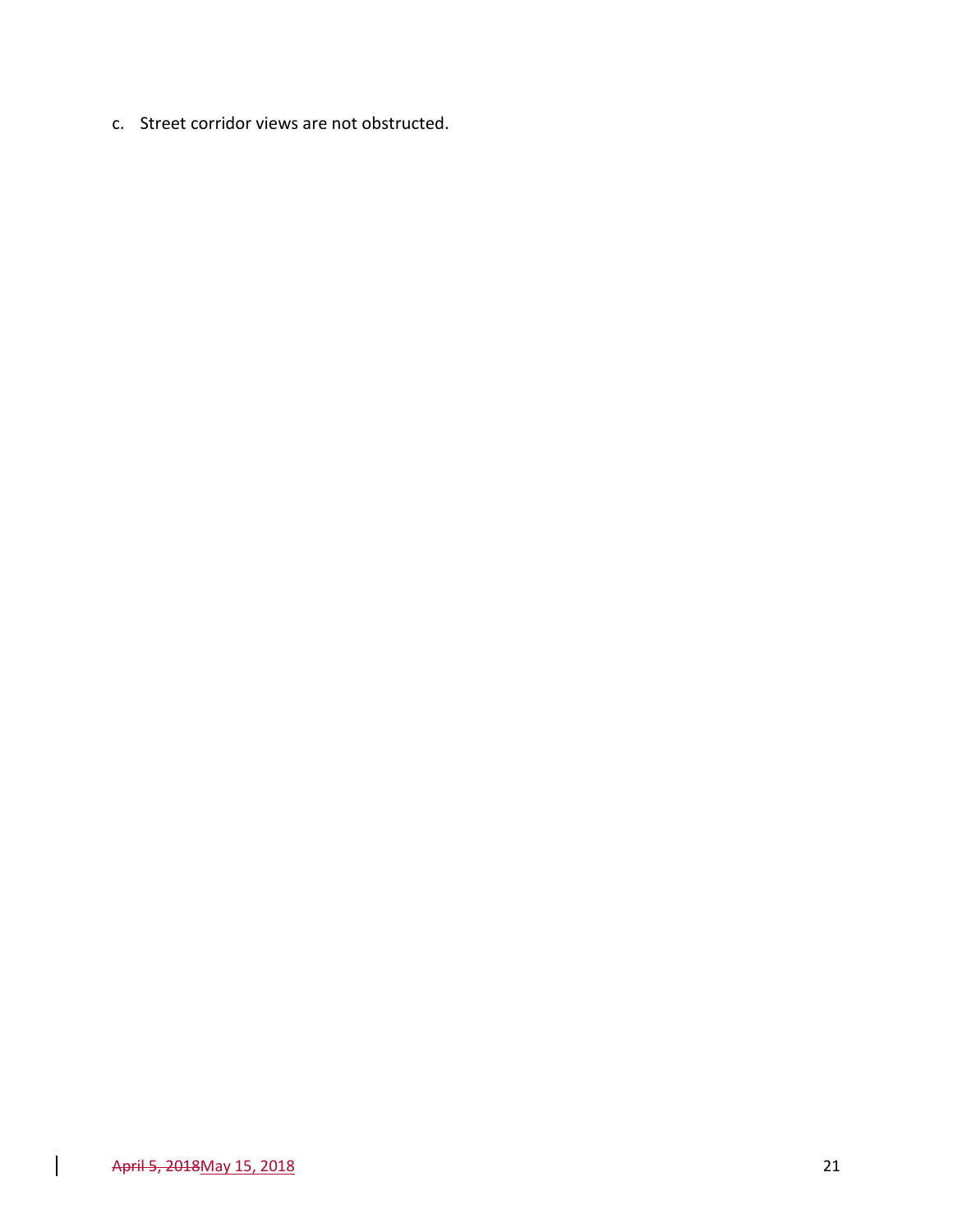#### <span id="page-23-0"></span>**IV. ANALYSIS OF PUBLIC BENEFITS OF THE VACATION**

### <span id="page-23-1"></span>**A. PUBLIC BENEFIT REQUIREMENT**

A vacation shall include a commitment to provide public benefits. The concept of providing a public benefit is derived from the public nature of streets. Streets, whether improved or unimproved, provide important benefits to the public. Among the various benefits are preserving the street grid that provides for consistency in the development pattern and influences the scale and orientation of buildings. Streets provide for breathing space, open space and views, natural drainage, and wildlife corridors. These benefits are in addition to the public functions provided by streets discussed in earlier sections of these policies, including: moving people and goods in vehicles, on foot, or by bicycle; and providing for current and future utility services, and for street trees and other amenities.

The City acts as a trustee for the public in its administration of rights-of-way. Courts have required that in each vacation there shall be an element of public use or benefit, and a vacation cannot be granted solely for a private use or benefit. Therefore, before this public asset can be vacated to a private party, there shall be a permanent or long-term benefit to the public.

The fact that these benefits are provided equally to all members of the public may be most important to those who have the least. To best address the needs of the community, a strong focus on race and social equity is important in assessing the public benefits included as part of a street vacation petition.

Proposed vacations may be approved only when they provide a permanent or long-term public benefit. Because the public permanently loses the street, short-term public benefits or public benefits that solely benefit individuals will not be considered. The following are not considered public benefits:

- Mitigating the vacation's adverse effects;
- Meeting code requirements for development;
- Paying the required vacation fee;
- Facilitating economic activity; or
- Providing a public, governmental, or educational service.

While the nature of the project is a factor in deciding the adequacy of a public benefit proposal, it is not itself a public benefit.

Consequently, the public benefit shall exceed elements require by the Seattle Municipal Code or mitigation required under SEPA or other regulations and is in addition to street vacation fees and other obligations. The petitioner's public benefit proposal shall recognize the loss of the benefits provided by the street to the public and the gains received by the petitioner. The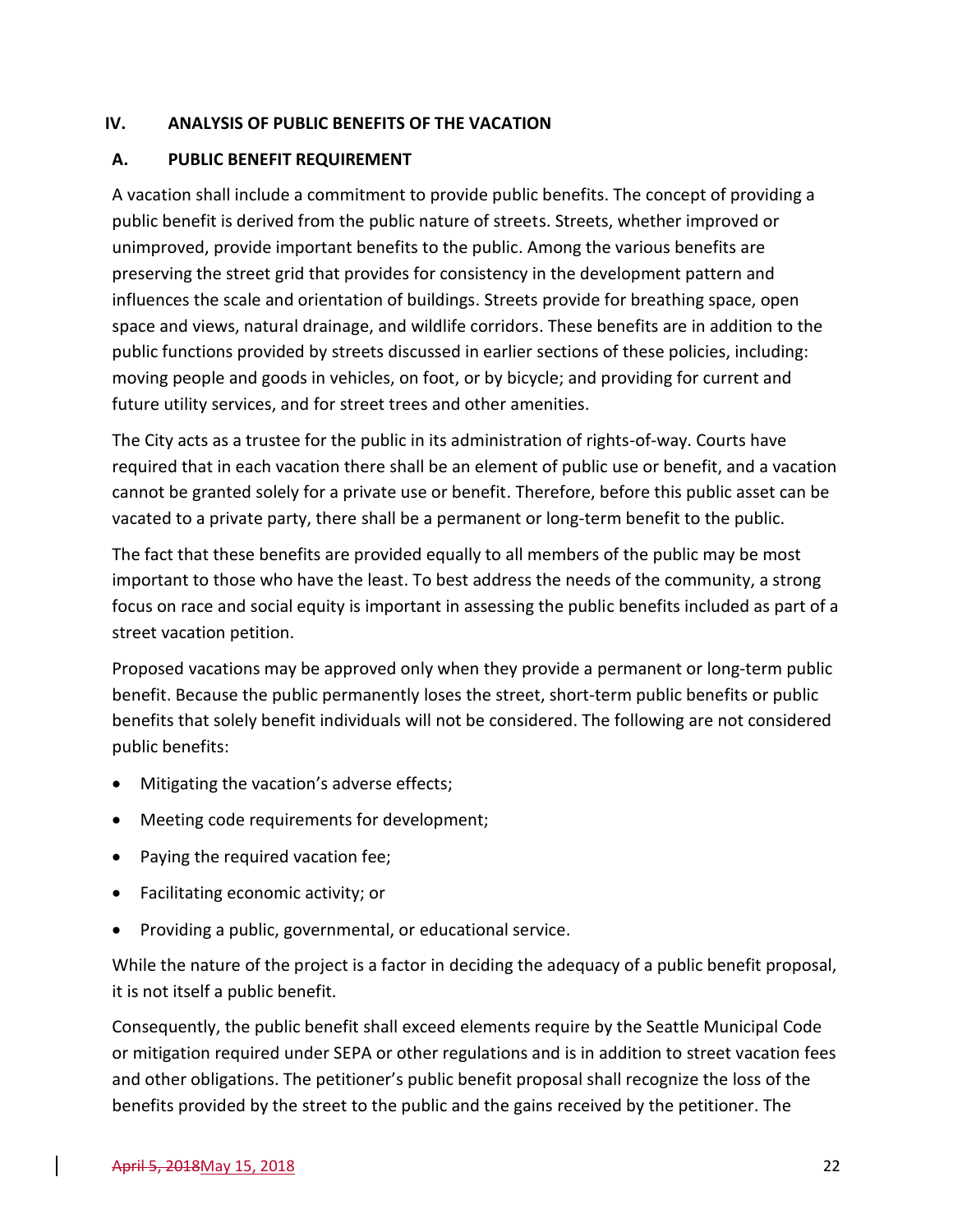public benefit proposal should also consider the comments, ideas, and concerns voiced by the public in the early community engagement process.

The public benefit analysis should balance what the public loses through the vacation with what the public will gain from the project. The comparison is intended to be an element of evaluating a public benefit proposal. The public benefit should not merely be compensatory and should provide a benefit to the public. In particular, public benefits that address the needs of those members of the public most vulnerable to the negative impacts of development such as residents with low incomes, people experiencing homelessness, renters most at risk of displacement, immigrants and refugees, and communities of color should be considered by the petitioner.

The proposal to provide a public benefit does not entitle a petitioner to a vacation; the decision whether to grant a vacation is based on a review of all the elements in these policies.

The petitioner shall provide objective information about the public benefit proposal, such as budget information, dimensions, materials, and other relevant facts. The public benefit proposal shall include a table or chart that details the public benefit elements, the cost/budget, timing of implementing the public benefit elements, whether the elements are required by code, and additional information as requested by the City.

A significant public benefit shall be provided by major projects. Major projects include those that are large in scale, require a large amount of public right-of-way, have identified impacts, or those where the vacation contributes to a significant increase in the scale of the project. Minor projects are required to provide a more moderate public benefit.

As part of the petition process, the petitioner shall provide information to the City regarding the public benefit proposal. The City will assist the petitioner in refining and developing the public benefit proposal. The Council will make the final determination as to whether the public benefit package is acceptable.

Several factors will be considered in identifying whether a public benefit package is sufficient, including the:

- Zoning designation, that is, downtown, commercial, industrial, or residential;
- Street classification of the street to be vacated, that is, arterial, residential, or alley,  $\Theta$ residential;
- Traffic volumes on the street proposed to be vacated;
- Designation of the street in transportation modal plans and functions of the street in modal networks;
- Size of project in square feet;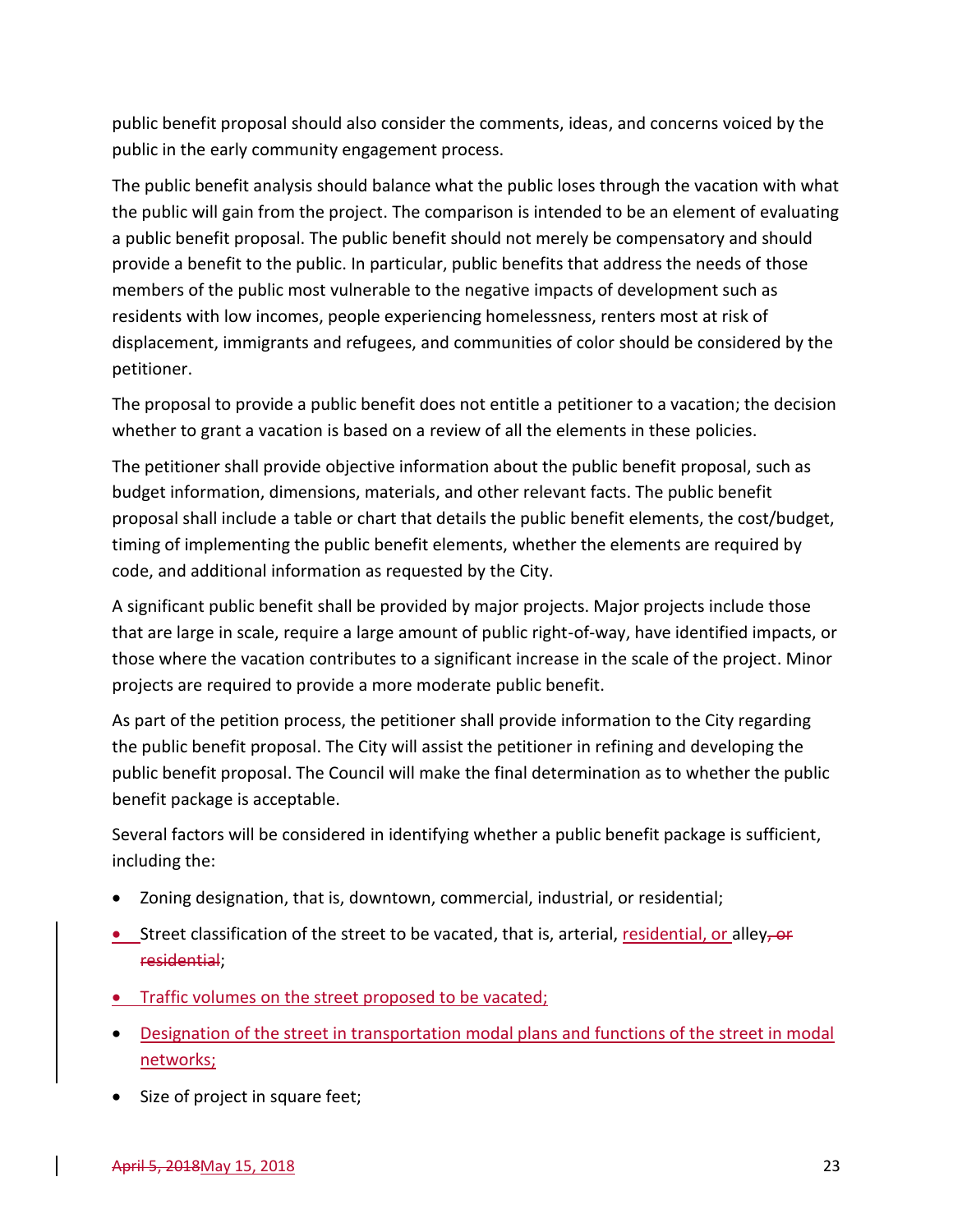• Size of the area to be vacated in square feet;

•

- Vacated area's contribution to the site's development potential, including the percentage increase of the project and additional square feet; and
- Cumulative impacts of vacations in the area.

The following factors are not public benefits, but may be considered when reviewing the public benefit package:

- Project compliance with City policies and goals, including the Comprehensive Plan;
- Proposals designed to improve race and social equity, improve access to opportunity, and reduce the threat of displacement by for example, providing quality jobs or education to communities with low access to opportunity, or increasing the supply of affordable housing beyond City requirements;
- Addressing the effects of the vacation on vulnerable low-income populations and communities of color;
- Providing affordable or special needs housing, job training, or other human services;
- The public nature of the project (library, governmental purposes, low-income housing);
- Ideas resulting from the early community engagement process;
- Neighborhood support or opposition;
- Broad-based community support or opposition;
- Support or opposition from non-governmental organizations, public development authorities, or other government entities;
- Agreements with non-governmental organizations or community-based organizations, such as labor-peace agreements, equitable development agreements, or community benefits agreements to provide benefits beyond those proposed for the street vacation;
- Protecting designated landmarks and other historic/community resources; and
- Protecting environmentally sensitive lands.

#### <span id="page-25-0"></span>**B. PUBLIC BENEFITS IDENTIFIED**

Public benefit proposals may be informed by needs and ideas identified through community engagement. Public benefits may include, but are not limited to: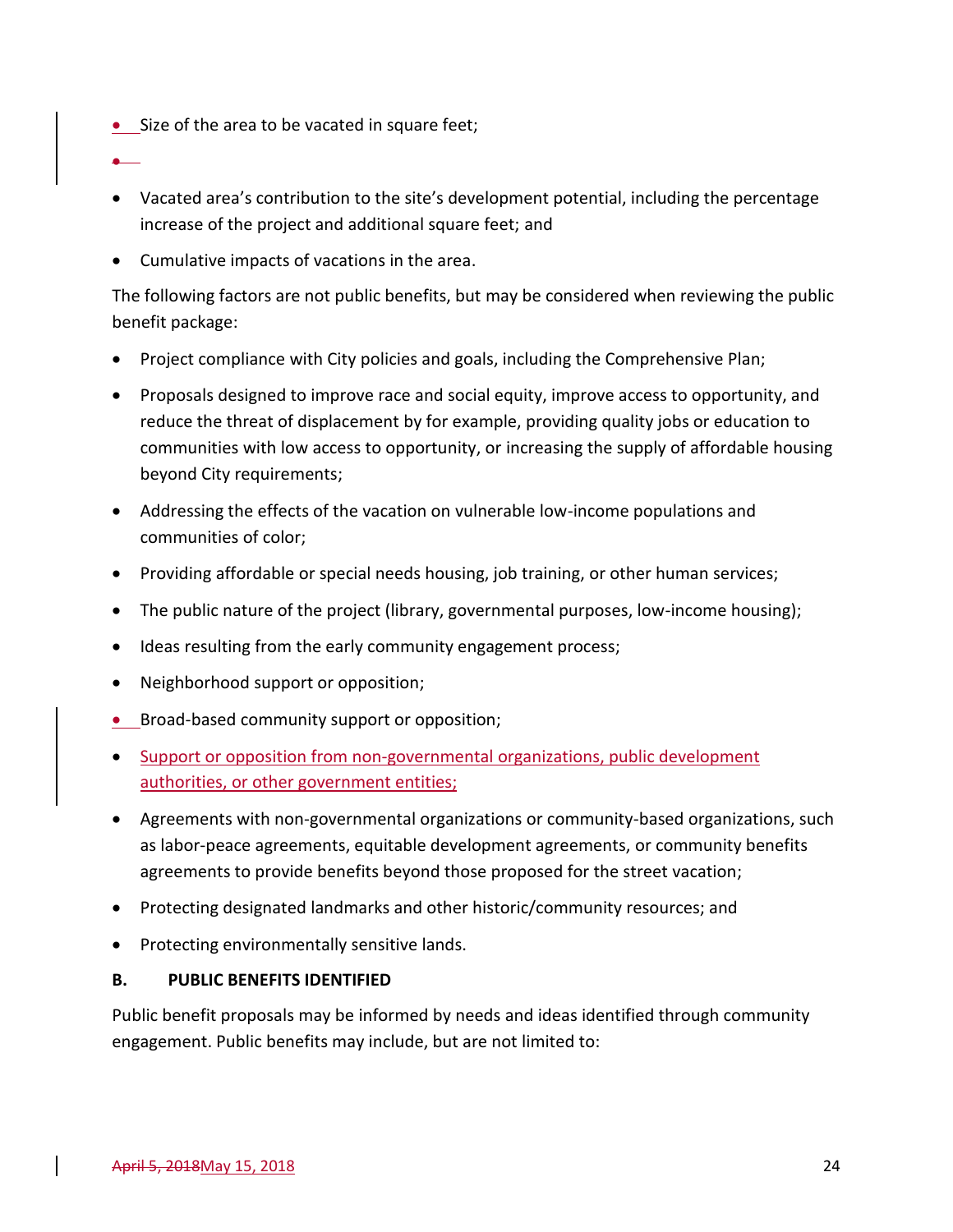#### **1. Physical public benefits, such as**

The City may accept a commitment to provide and maintain physical benefits that serve the public, including but not limited to:

- Creating or enhancing publicly-accessible plazas, open spaces, or other green spaces;
- Streetscape enhancements beyond that required by codes such as widened sidewalks, stairways, additional street trees or landscaping, street furniture, pedestrian lighting, wayfinding, art, or fountains;
- Developing or improving designated Green Streets;
- Public art;
- Enhancing the pedestrian or bicycle environment;
- Pedestrian trails, accessible public routes such as elevators and ramps providing access through the site, and improvements to existing public stairs;
- Spaces that support City goals for race and social equity, such as on-site affordable housing or childcare provided in excess of City requirements, or job training centers;
- Bicycle paths, protected bike lanes, or cycle tracks;
- Other improvements to the pedestrian or bicycle environment, such as intersection safety improvements;
- View easements or corridors;
- Preserving landmark buildings or other community resources; or
- Implementing an element from an adopted Neighborhood Plan or other City plan such as the Equitable Development Implementation Plan or a Transportation modal plan.

#### **2. Programmatic public benefits**

The City may accept a long-term or permanent commitment to undertake a program to address systemic inequities as a public benefit. For example, a new program to provide members of communities with limited English proficiency with opportunities to communicate with public decision-makers, or a program to identify and improve locations where people with disabilities have difficulty moving through the City can be considered as public benefits. The City will not accept a short-term proposal or a proposal to fund an existing program. The City will look for a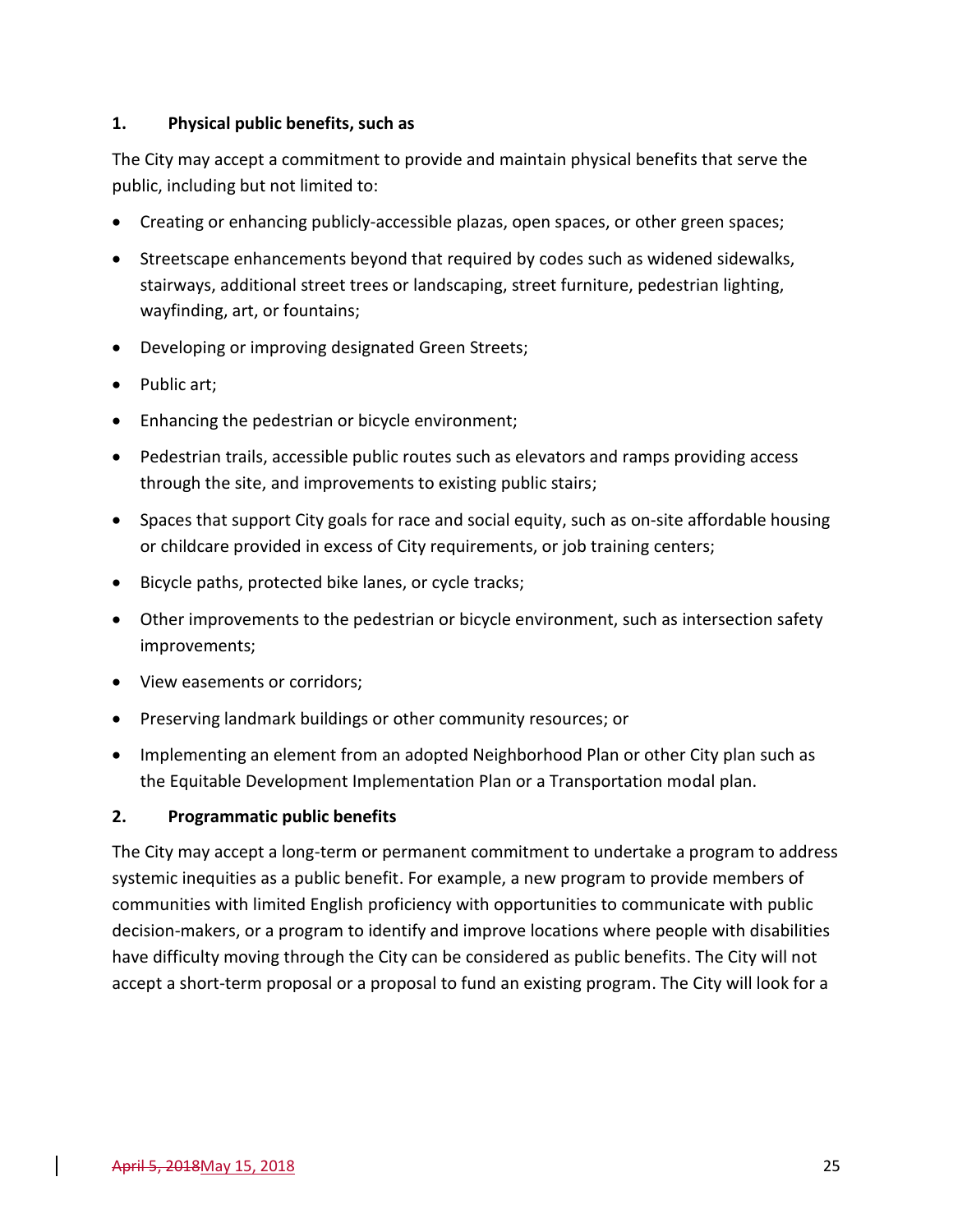long-term commitment to the program and may impose conditions on the proposed public benefit to ensure that the long-term nature of the benefit is ensured.

# **3. Real Property**

The City may accept real property as a public benefit. The property proposed to be conveyed must be property the City will accept. The petitioner is responsible for any costs associated with the conveyance including appraisals, title work, environmental site assessment, deeds or other document production, taxes on the transaction, or other expenses related to the conveyance of real property, including environmental remediation.

# **4. Payment of Funds**

Where it is not practicable to provide or develop public benefits such as those listed above, the City may accept the payment of in-lieu funds dedicated for a specific purpose consistent with these policies as a public benefit. The payment shall be determined to be an acceptable alternative by the City. A payment to meet public benefit obligations does not substitute for paying the required street vacation fee.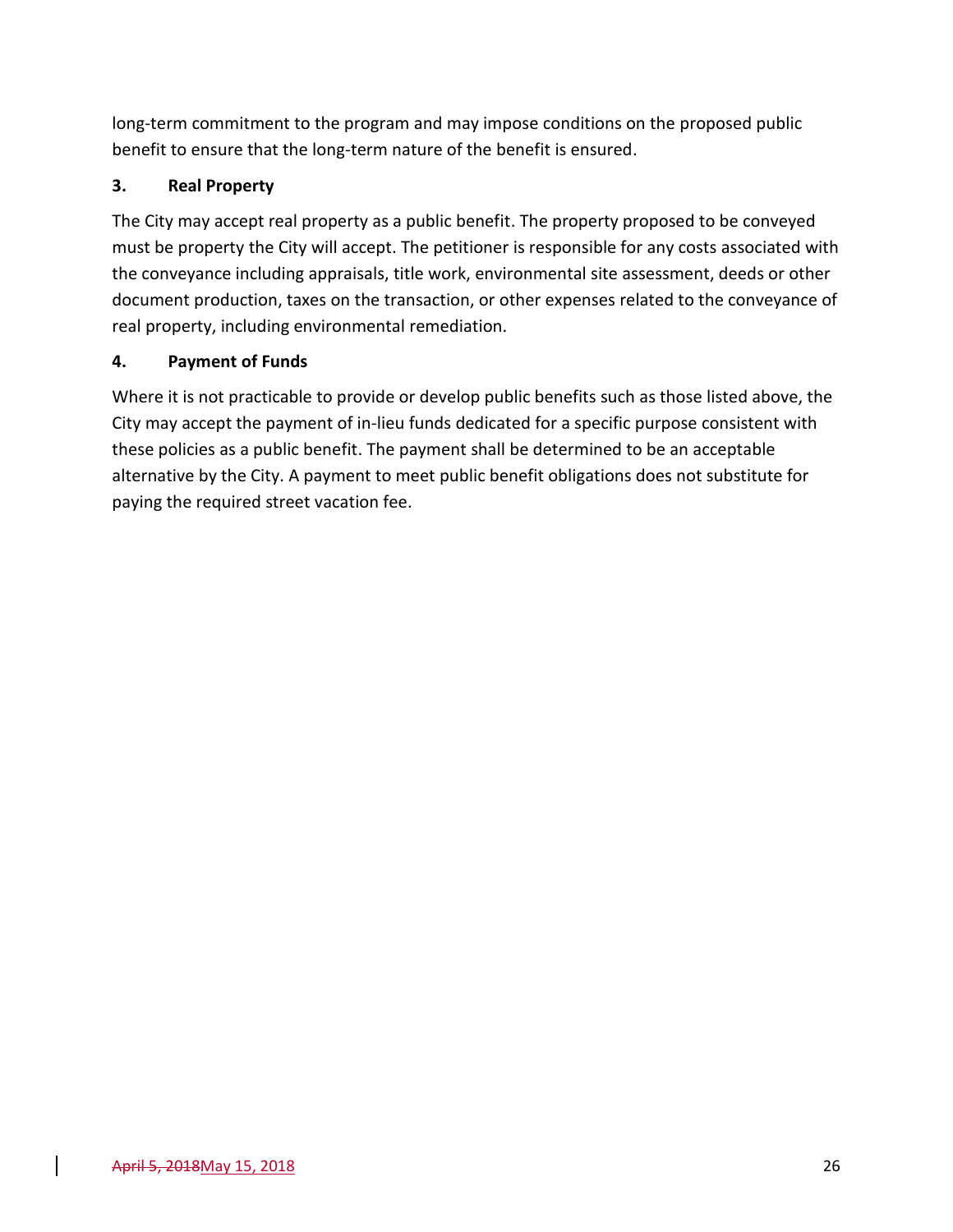#### <span id="page-28-0"></span>**V. PROCESS FOR CITY REVIEW OF STREET VACATION APPLICATIONS**

# <span id="page-28-1"></span>**A. GOALS/INTENT OF PROCESS**

Because of the importance of the street, the street vacation review process can be a lengthy and complicated. While the Council is the ultimate decision-maker, the Council looks to City departments and the Seattle Design Commission to provide a thorough review and analysis of a petition based on these policies and the interests of the public, particularly those most effected by the impacts of development. Review of a street vacation petition can often take longer than a year and depends on the complexity of the project and responsiveness of the petitioner to requests for information and comments from City staff and the Seattle Design Commission.

The purpose of this section of the street vacation policies is to provide for a process that provides transparency and predictability for petitioners, the public, City departments and the Seattle Design Commission. The Seattle Design Commission and the Directors SDOT and SDCI may adopt rules or guidelines to help petitioners and the public understand the process and requirements for filing and reviewing a street vacation petition.

#### <span id="page-28-2"></span>**B. PETITIONERS**

RCW Chapter 35.79, restricts petitions for street vacations to "owners of an interest in any real estate abutting upon any street or alley." A petition shall be filed with the Seattle City Clerk. If the petition contains all required information and is signed by the owners of two-thirds of the property adjacent to the street to be vacated, the City will proceed with analyzing the petition.

The Council may also initiate a street vacation process through a resolution. The Council will initiate street vacations by resolution, rather than by requiring a street vacation petition, only for a public purpose or when extraordinary circumstances prevent following the petition process. If the Council initiates a petition, all other aspects of these policies, including protecting the public trust and the requirements for providing a public benefit still apply.

#### <span id="page-28-3"></span>**C. PRE-PETITION ACTIVITIES**

The first step in preparing to file a petition for a street vacation is to consult with SDOT staff on the feasibility of the petition. A meeting to discuss feasibility with City staff, including staff from SDCI, the Seattle Design Commission, the Department of Neighborhoods (DON), and other departments with interest or jurisdiction over the project will be held, as appropriate. Each of these departments will provide guidance on steps necessary to file a petition.

Prior to submitting a vacation petition, the petitioner is required to:

• Consult with the DON on preparing a community engagement plan. The street vacation petition shall include a community engagement plan and a report on early community engagement;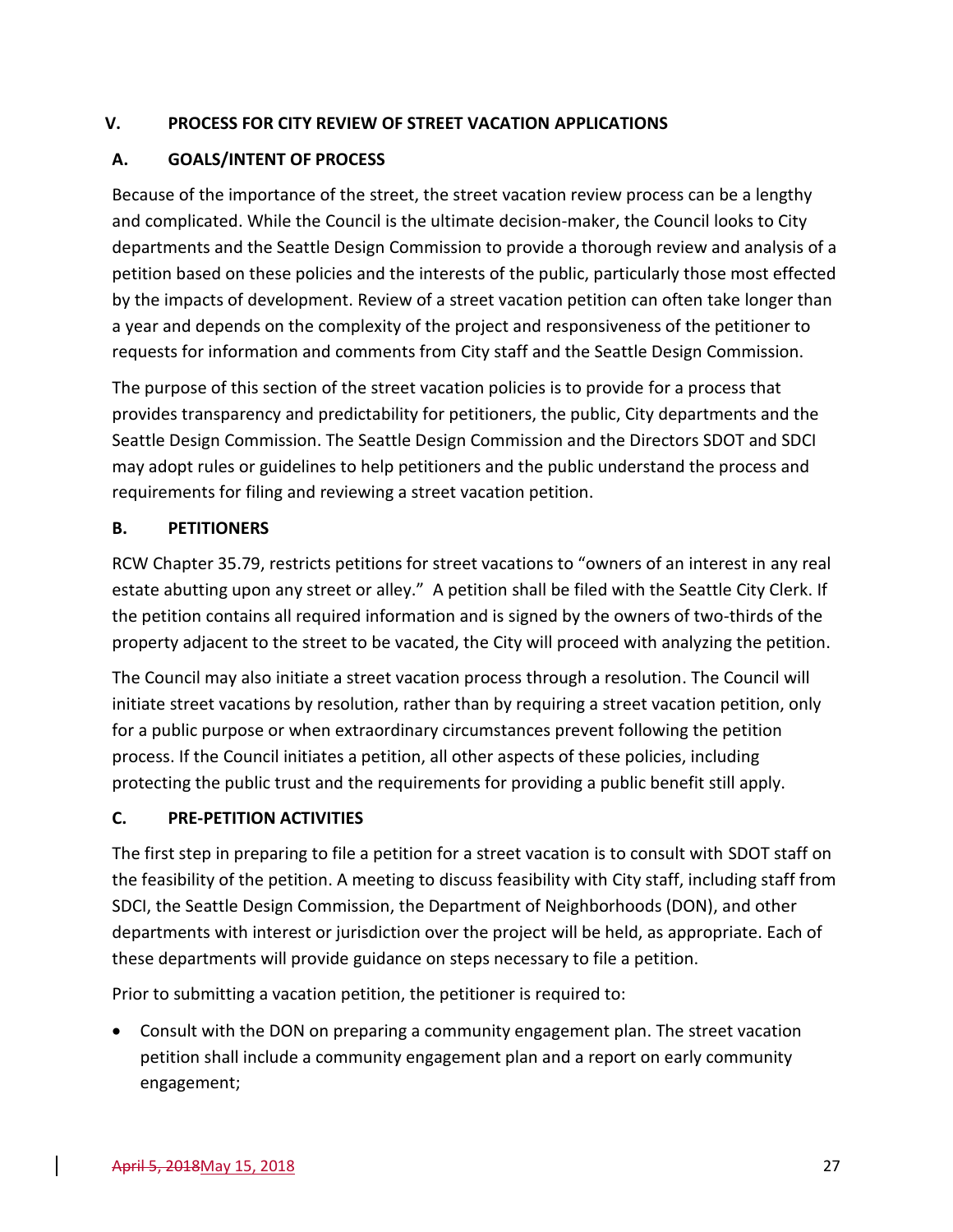- Conduct early community engagement according to the community engagement plan;
- Present the vacation to the Seattle Design Commission before any Early Design Guidance (EDG) meeting, so that the Seattle Design Commission can provide input to the Design Review Board;
- If the project is a Capital Improvement Project brought by the City or any other public agency, present an evaluation to the Seattle Design Commission of vacation and novacation alternatives at the Commission's pre-design or 15% review of the proposed facility; and
- If the project is subject to design review, receive EDG approval of the project.

#### <span id="page-29-0"></span>**D. REQUIRED COMPONENTS OF THE PETITION**

Petitions shall be submitted to SDOT with all supporting documentation outlined below. SDOT may provide additional guidance regarding specific information to be provided. Petitions submitted without the required information will be returned to the petitioner. Once SDOT determines that the petition is complete, SDOT will file the petition with the Seattle City Clerk, which begins formal review of the petition.

Petitions shall, at a minimum, include the following:

#### **1. Site information:**

- Identification of the right-of-way proposed for vacation, including a legal description and, if SDOT determines it is necessary, survey and title work;
- Site and topographical maps; and
- Signatures of the owners of more than two-thirds of the property abutting the street proposed for vacation.

#### **2. Project information:**

- Information identifying the development team; and
- Location and description of any project proposed for the site, including preliminary project site plans.

#### **3. Land use information:**

- Current zoning and Comprehensive Plan Future Land Use Map land use designation;
- A summary of current applicable City plans and policies, including Comprehensive Plan policies, the Equitable Development Implementation Plan and Transportation modal plans;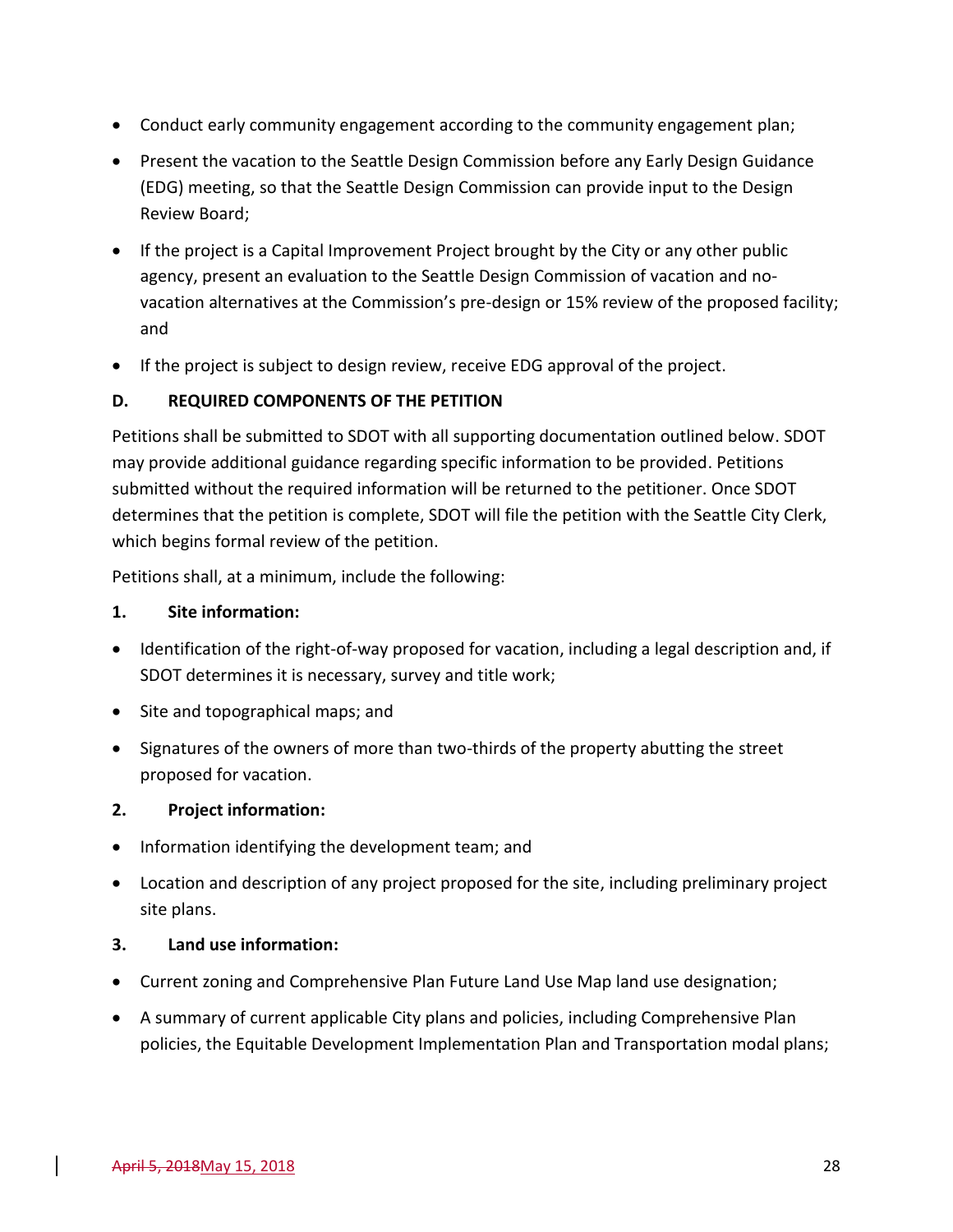- Identification of any land use actions required to develop the project, such as design review, a rezone, a Major Institution Master Plan, approval from the Landmarks Preservation Board, environmental review, and a report on the status of each of those reviews;
- A comparison of development of the site with and without a street vacation;
- An urban design analysis of the area surrounding the project site that includes at a minimum a nine-block area surrounding the vacation;
- An analysis of the land use and urban design impacts of development;
- An analysis of the impacts of the vacation on essential public facilities, such as container ports;
- If design review is required, any EDG proposals, Design Review Board minutes, including a statement that the project has completed EDG, and Seattle Design Commission's report to the Design Review Board or SDCI Director; and
- For Capital Improvement Projects, a copy of the Seattle Design Commissions' approved minutes of their pre-design meeting.

#### **4. Transportation information:**

- Information regarding the street to be vacated, including the current use and design of the street;
- Designation of the street, including street type, if any; and
- Analysis of the transportation impacts of any loss of street, including impacts to transit, freight, pedestrian, and bicycle circulation and access.

#### **5. Utility information:**

• Identification of any utilities in the street.

#### **6. Historic sites or buildings:**

• If the street vacation is in a historic district or a special review district, or if the street vacation would include or would be adjacent to a historic landmark or site, identify any historic resources and provide a determination of completeness for an application for a certificate of approval from the relevant board.

#### **7. Community engagement:**

• The community engagement plan and a report on all community engagement completed to date, including a report on comments from the public and how the petition responds to those comments; and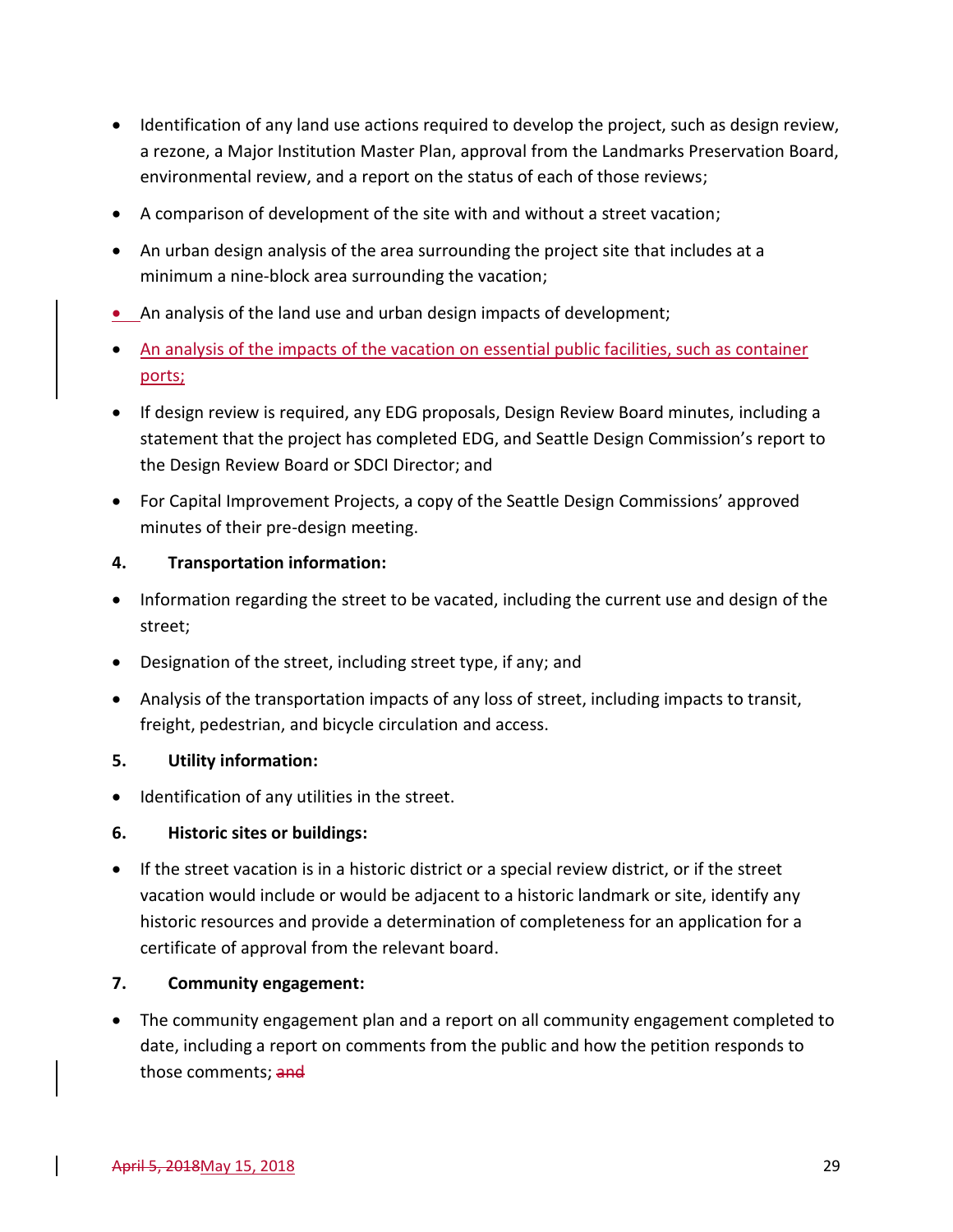- **•** If the project is in an urban center, urban village, manufacturing/industrial center, or other area covered by a neighborhood plan, the goals and policies from the neighborhood plan; and.
- If the project is in a Manufacturing Industrial Center (MIC) or on a route connecting a MIC with the regional highway system, the goals and policies concerning the MIC in the Comprehensive Plan, and input from businesses and public agencies with facilities in the MIC.

#### **8. Street Vacation policies:**

- A preliminary statement on how the vacation meets or addresses the street vacation policies; and
- A preliminary public benefit proposal.

# **9. Environmental review:**

• If environmental review is required for the project, a SEPA checklist.

# **10. Previously rejected street vacations:**

• If the Council has previously rejected a street vacation petition for part or all of the street proposed to be vacated, the new petition should explain how circumstances have changed since the previous Council vote.

# **11. Filing fee**

• A filing fee shall be paid pursuant to SMC 15.62.030.

# <span id="page-31-0"></span>**E. COMPLEX OR SIMPLE VACATIONS**

After receiving the petition, SDOT, in consultation with the chair of the Council committee with purview over vacations, will determine whether a project is a simple or complex vacation petition.

#### **1. Complex Street Vacations:**

Street vacations will generally be classified as a Complex Street Vacation if one or more of the following project elements are present:

- The street to be vacated is in an Urban Center, -or an-Urban Village, or Manufacturing/Industrial Center;
- The petition would vacate a City street, other than a street in an industrial zone;
- The vacation is intended to facilitate a project where an Environmental Impact Statement will be prepared;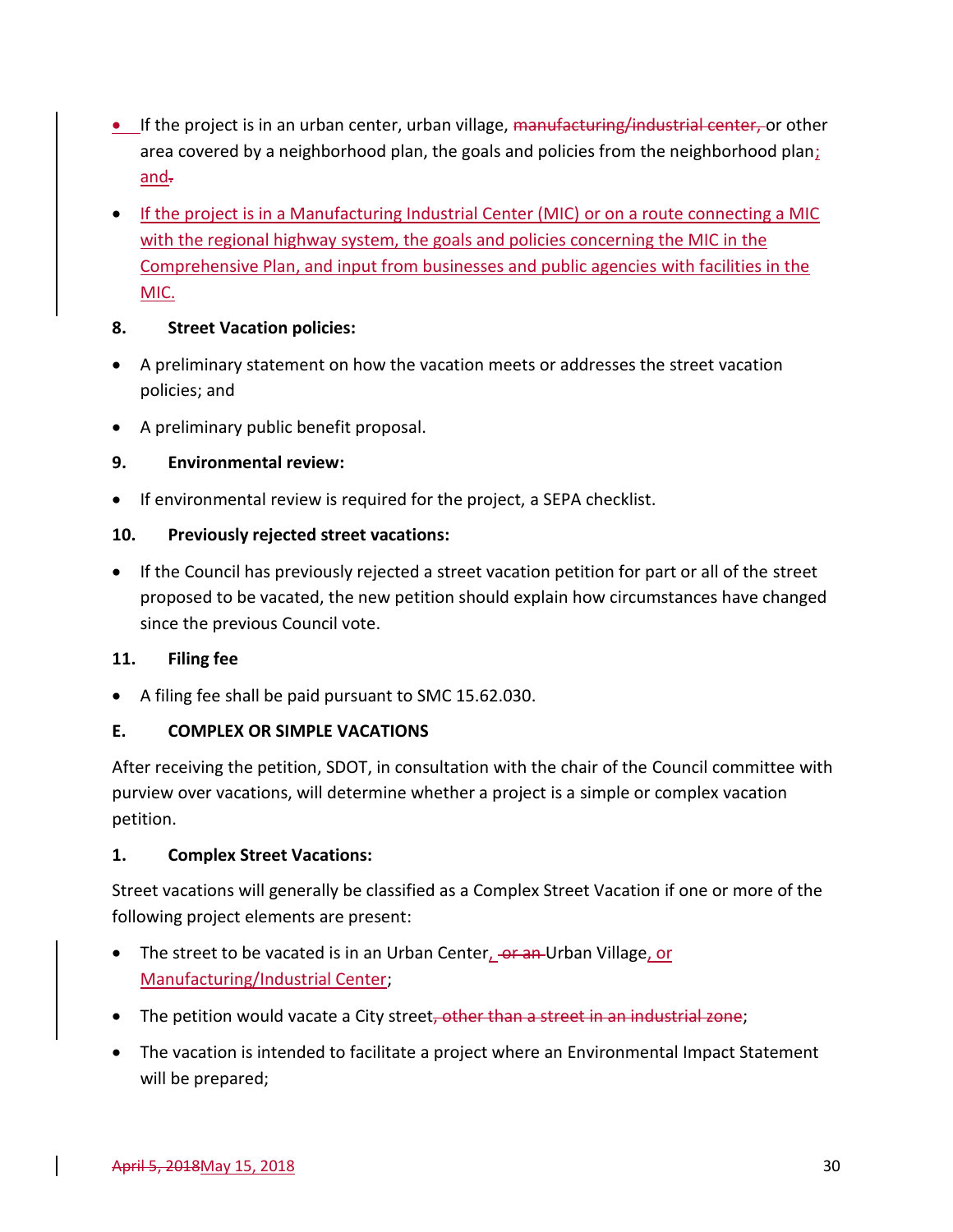- The street to be vacated is in an area identified by the City as an area where expanded or targeted community outreach is required to achieve equitable outcomes;
- The street to be vacated is within a shoreline area; or
- The street to be vacated is within a Major Institution Overlay but is not included in the Major Institution's Master Plan.

#### **2. Simple Street Vacations:**

Street vacations will be classified as a Complex Street Vacation, unless all the following project elements are present, in which case the project will generally be classified as a Simple Street Vacation:

- The street to be vacated is not in an Urban Center, or an Urban Village, or a Manufacturing/Industrial Center;
- The petition would vacate an alley or public place, or would vacate a street or alle industrial zone;
- The vacation would facilitate a project that does not require an Environmental Impact Statement;
- The vacation is not located inside an area identified by the City as an area where expanded or targeted community outreach is required to achieve equitable outcomes; and
- The street to be vacated is outside of a designated shoreline area.

If significant public interest in the vacation has been voiced during early community engagement, SDOT, in consultation with the chair of the committee with purview over street vacations, may classify the vacation as a Complex Street Vacation.

#### <span id="page-32-0"></span>**F. REVIEW PROCESS**

There are two stages to the street vacation review: public trust analysis and public benefit analysis. The following steps will provide for a careful and predictable review of a street vacation petition. Each step may be iterative and may take multiple rounds of review depending on the complexity of the project or the quality of the information available. While street and alley vacations are legislative actions that are not subject to the specific timelines for review that apply to land use permits under Chapter 23.76 SMC, City staff will work with the petitioner to make the process is as fast and as efficient as possible, assuming all necessary information to support City staff efforts is provided by the applicant in a timely manner.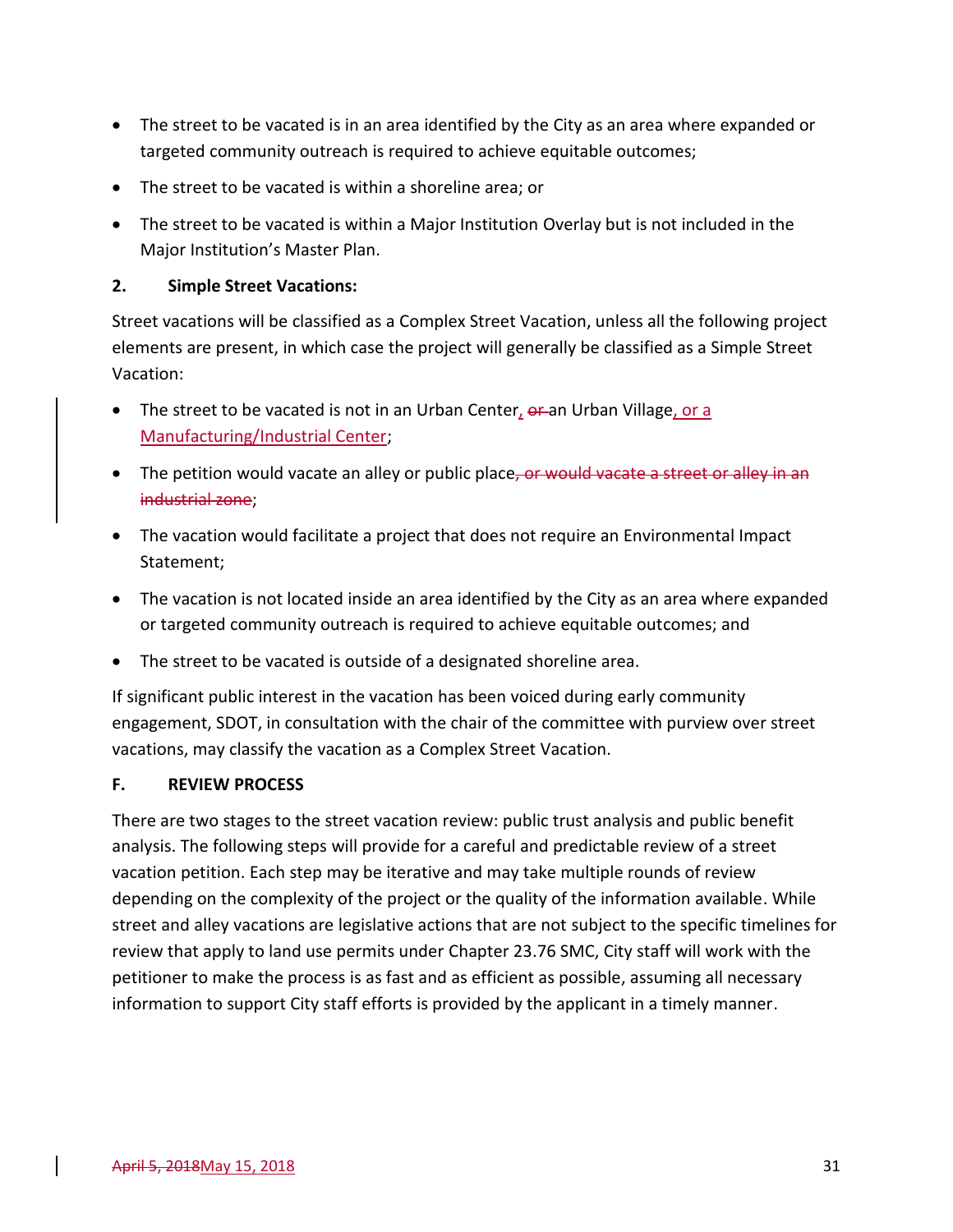# **1. Circulating the petition**

After SDOT files a complete petition with the Seattle City Clerk, SDOT will circulate the petition to City departments, the Seattle Design Commission, utilities, transit agencies, and other City departments or organizations as appropriate.

# **2. Early Council Briefing or Forum**

For Complex Street Vacations, the Council committee with purview over the street vacation process may host a briefing or public forum on the street vacation petition. The purpose of this forum or briefing is to provide the public with an early opportunity to provide input on the vacation to the Council, the petitioner, and City reviewers. The briefing or forum provides an opportunity for the Council to hear about the vacation, and to provide early feedback regarding the process. A Council forum may be held in conjunction with an Environmental Impact Statement scoping meeting.

If a project is likely to involve a street vacation petition and a quasi-judicial zoning action such as a site-specific rezone, the Council will work with SDCI and SDOT to coordinate the timing of this forum or briefing with timing of review of the quasi-judicial action. The Council may elect to hold a Council forum or briefing before the petition is filed or the Council may ask a City department or the Seattle Design Commission to host a community forum.

#### **3. Public Trust Analysis**

City departments, utilities, transit agencies, and as relevant City Boards and Commissions, will review the public trust elements of the petition and provide comments to SDOT on whether the petitioner has fully analyzed the impacts of the proposed vacation along with developing mitigating measures to address any such impacts. SDOT will provide petitioners with any comments and provide opportunities to respond to the comments. This may result in multiple rounds of review, comment, and refinement of the analysis and petition with information that adequately addresses the impacts of the vacation. City departments may request additional information from the petitioner to complete their analysis.

The Seattle Design Commission will consult with SDOT and other City departments to schedule meetings to discuss the public trust elements of the street vacation petition and any City department analysis of the petition. If an environmental impact statement is required, the Seattle Design Commission will not schedule a meeting to make a final recommendation on the public trust elements of a street vacation petition until a Final Environmental Impact Statement has been published. If an environmental impact statement is not required, the Seattle Design Commission will consult with SDOT and other City departments and will schedule a meeting to discuss the public trust elements of a street vacation petition only when sufficient information to assess the impacts of the vacation on the public trust functions has been compiled.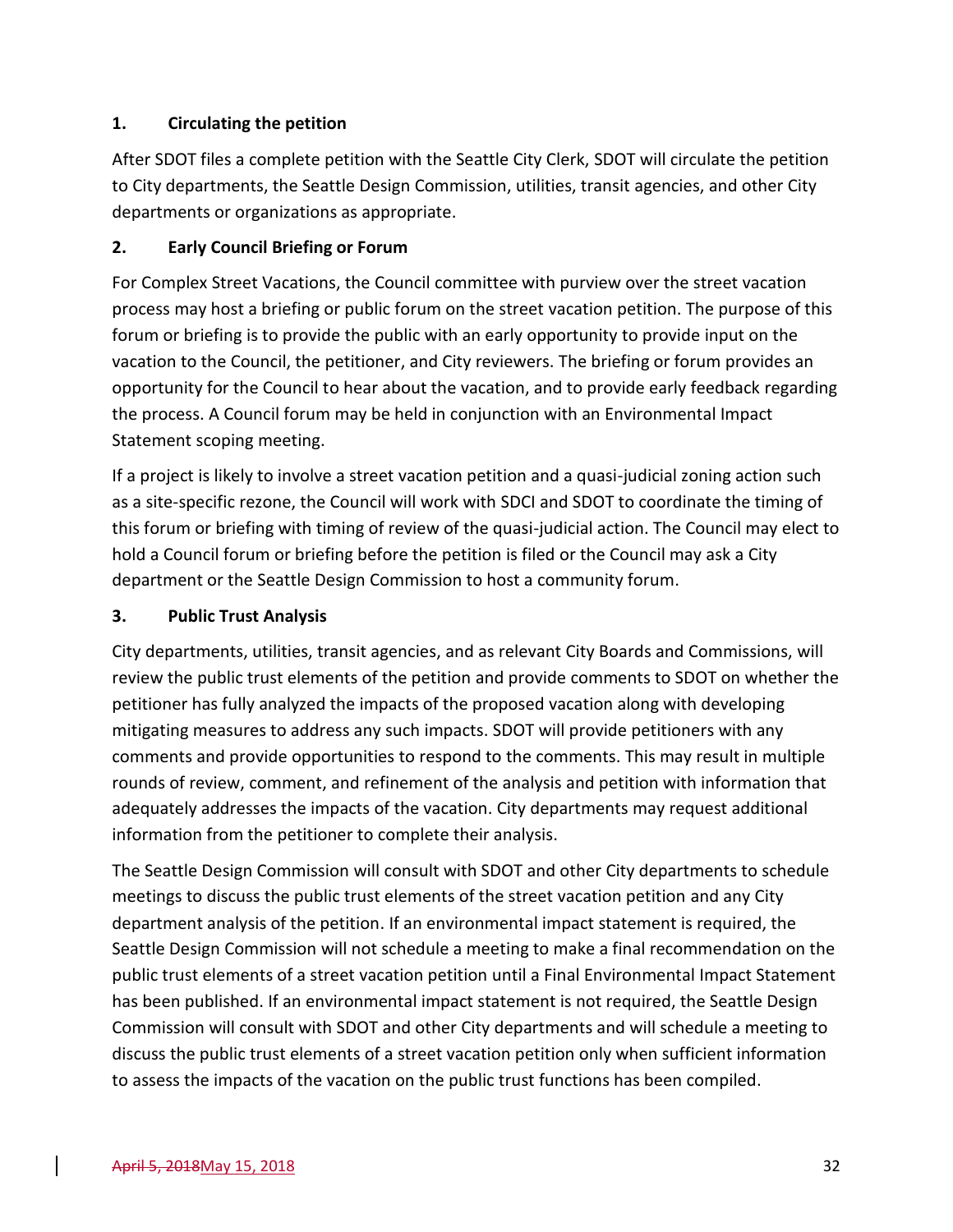If a street vacation is in a historic or special review district, or includes a historic landmark, or is adjacent to a historic landmark, the Design Commission shall not act on the public trust analysis until the appropriate Board has met to review the proposed project and its impact on the historic resources.

For City Capital Improvement Projects seeking a vacation, the Seattle Design Commission shall also have approved the project concept, or 30% review either before or concurrent to the Commission making any final recommendations on the public trust analysis. Non-city public agencies are encouraged to present and receive a project concept or 30% review by the Seattle Design Commission.

The Commission will consider comments and issues identified by City Departments, utilities, transit agencies, and as relevant other City Boards and Commissions, and prepare a recommendation to the Council on the public trust elements of the petition. The SDOT Director shall consider the Commission's recommendation on the public trust elements of the petition in compiling the Department's final recommendation to Council.

If a project is required to or opts to go through Design Review, the Design Review Board shall not make a final recommendation until the Seattle Design Commission makes a recommendation on the public trust elements of the vacation.

### **4. Public Benefit Analysis**

The intent of the public benefit analysis phase of the street vacation review is to ensure that adequate public benefits will be provided to offset the loss to the public of the public trust functions. This review will be guided by these policies.

If a project is required to or opts to go through Design Review, the Design Review Board shall make its recommendation before the Seattle Design Commission's review of the public benefit package.

For City of Seattle Capital Improvement Projects seeking a vacation, the Seattle Design Commission shall also have approved the schematic or 60% review either before or concurrent to the Commission making any final recommendations on the public benefit analysis. Non-city public agencies seeking a street vacation are encouraged to present and receive a schematic or 60% review by the Seattle Design Commission.

Considering mitigation of environmental impacts, and any design review, land use, utility, or street improvement conditions, SDOT shall compile information for the Seattle Design Commission regarding the street vacation public benefit package from City departments with expertise in the public benefit elements proposed by the petitioner. For example, if a public benefit package includes a proposal for public art, SDOT shall solicit comments from the Office of Arts and Culture.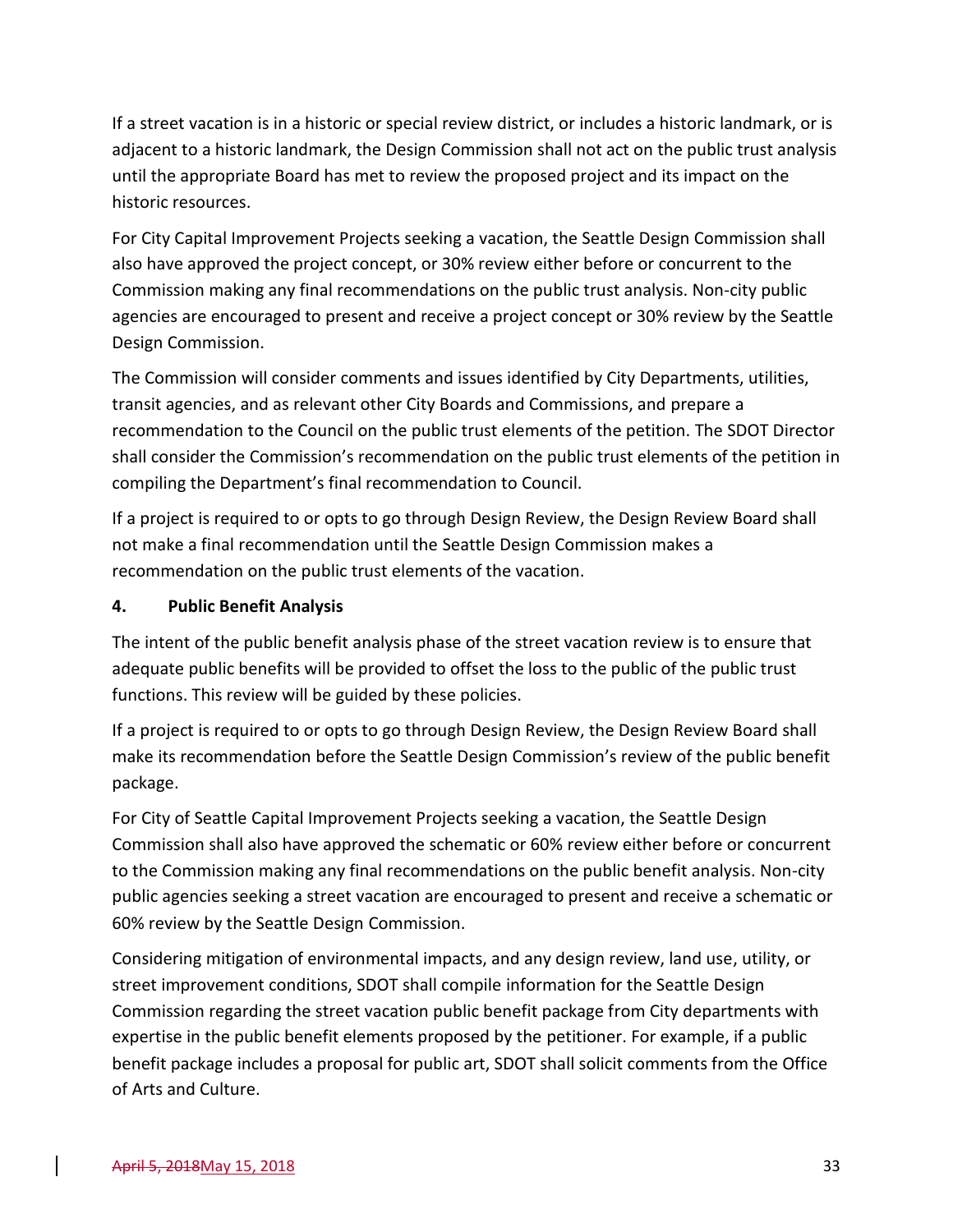For Complex Street Vacations, the Seattle Design Commission may convene a subcommittee consisting of Commissioners, City staff, and individuals with expertise in affordable housing, equitable community development, and workers' rights to take public comment and review public benefit packages.

The Seattle Design Commission will consider the recommendations of the subcommittee, City departments, the Community Advisory Committee, and public testimony in developing a recommendation to the Council on the public benefit package. The Seattle Design Commission may submit its adopted minutes or provide a separate recommendation on the street vacation petition as a whole. The SDOT Director shall consider the Commission's recommendation on the public benefit package of the petition in compiling the Department's final recommendation to Council.

#### **5. Final Recommendation**

SDOT will compile all recommendations and comments on the public trust analysis and the public benefit package for the Council. The SDOT Director will make a recommendation on the street vacation and in consultation with the chair of the Committee, will prepare a resolution setting a public hearing date for the street vacation.

#### **6. Council Review and Conditional Approval**

The Council will hold a public hearing on the petition. It will consider public comments, the recommendations of the SDOT Director and City departments, and the recommendations of the Seattle Design Commission. The Council may ask for additional information from the petitioner related to the public trust analysis or public benefit proposal before deciding whether to approve the petition.

If a project requires a street vacation and a quasi-judicial action, such as a rezone or Major Institution Master Plan approval, the Council will review and act on all quasi-judicial components of the project before holding the public hearing on the street vacation.

If the Council grants a street vacation, its initial approval will be conditional. The Council grants a street vacation subject to conditions to ensure the project is built as proposed, to mitigate any impacts, to assure the provision of the public benefit, and to guarantee required fees are paid. Following this conditional approval, the City departments may issue a Master Use Permit and other necessary permits and the petitioner may proceed with developing the project. Before beginning work that would alter the street, the petitioner shall address any utility and transportation impacts that may require SDOT permits.

The petitioner shall fulfill the conditions in a manner approved by the City. As the development proceeds and the petitioner works on meeting the conditions, regular reports shall be provided to SDOT. The petitioner bears the responsibility for satisfying the conditions and all the costs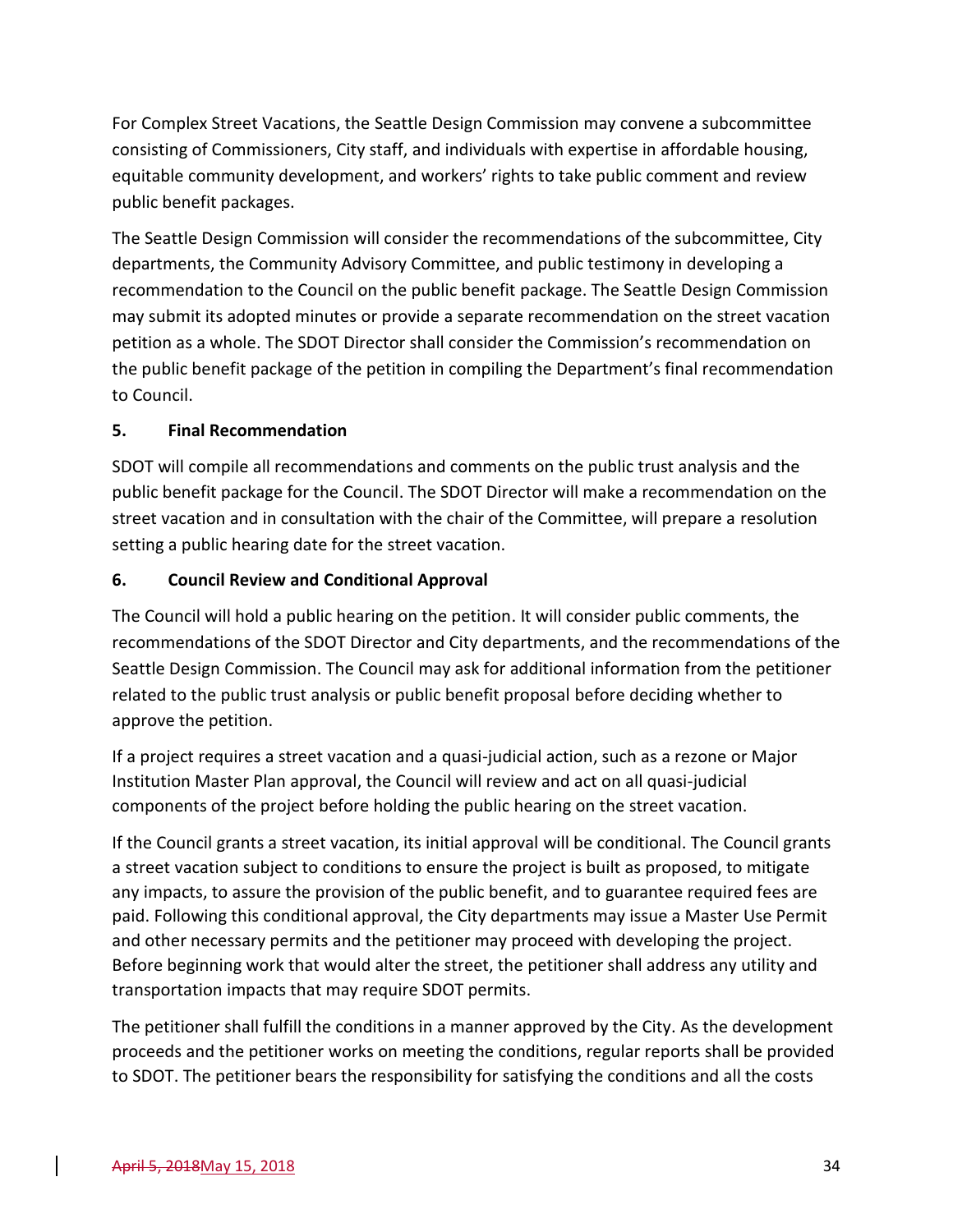associated with satisfying the conditions. The conditions imposed on a vacation vary and the means to assure compliance will also vary as follows:

- Time for completion: Conditions will be placed on the vacation requiring starting development by a certain date or completing development by a certain date. If work is not started or completed within the stated period, the petitioner will be required to receive approval from the Council to extend the conditional approval. If work has not started within the stated period and circumstances have changed significantly, the Council may require that a new petition be filed, and the vacation be reviewed anew.
- Conditions related to the development: Conditions related to developing the project vary and may be imposed to address design or transportation issues, to mitigate impacts, or as related to providing the public benefit. These types of conditions are generally met by completing the project. For example, a condition that a signal be installed, a plaza be provided, or a setback be incorporated would be satisfied by completing the project. If necessary, the City may consider a performance bond or other method to ensure the work is completed.
- Utility issues: Following the vacation's conditional approval, the petitioner shall work with the utilities to resolve any utility issues including those identified in the vacation conditions. All easements, restrictive covenants, and relocation agreements shall be executed before the vacation ordinance is passed. If acceptable to the utility, a performance bond may be posted before final vacation approval.
- Transportation Conditions: Any conditions imposed to ensure the smooth and safe operation of streets and alleys, including constructing required improvements, shall be carried out before the vacation ordinance is passes.
- Conveying real property: If the conditions require the dedication of property, exchange of property, or the dedication of right-of-way, the petitioner shall convey the property before the vacation ordinance is passed. The petitioner shall convey property acceptable to the City and provide an acceptable deed form, title insurance, environmental site assessment or environmental remediation, perform any other review deemed necessary by the City, and pay any applicable taxes.
- Conditions that extend beyond the development phase of the project: For conditions that will last for the life of the project such as the requirement that a plaza remain undeveloped and accessible to the public, a Property Use and Development Agreement (PUDA), an easement, or some other binding mechanism will be completed and recorded before the vacation ordinance is passed.
- Payment of fees: All fees shall be paid before the vacation ordinance is passed. Any conditions that require the payment of funds such as a contributing to a community project